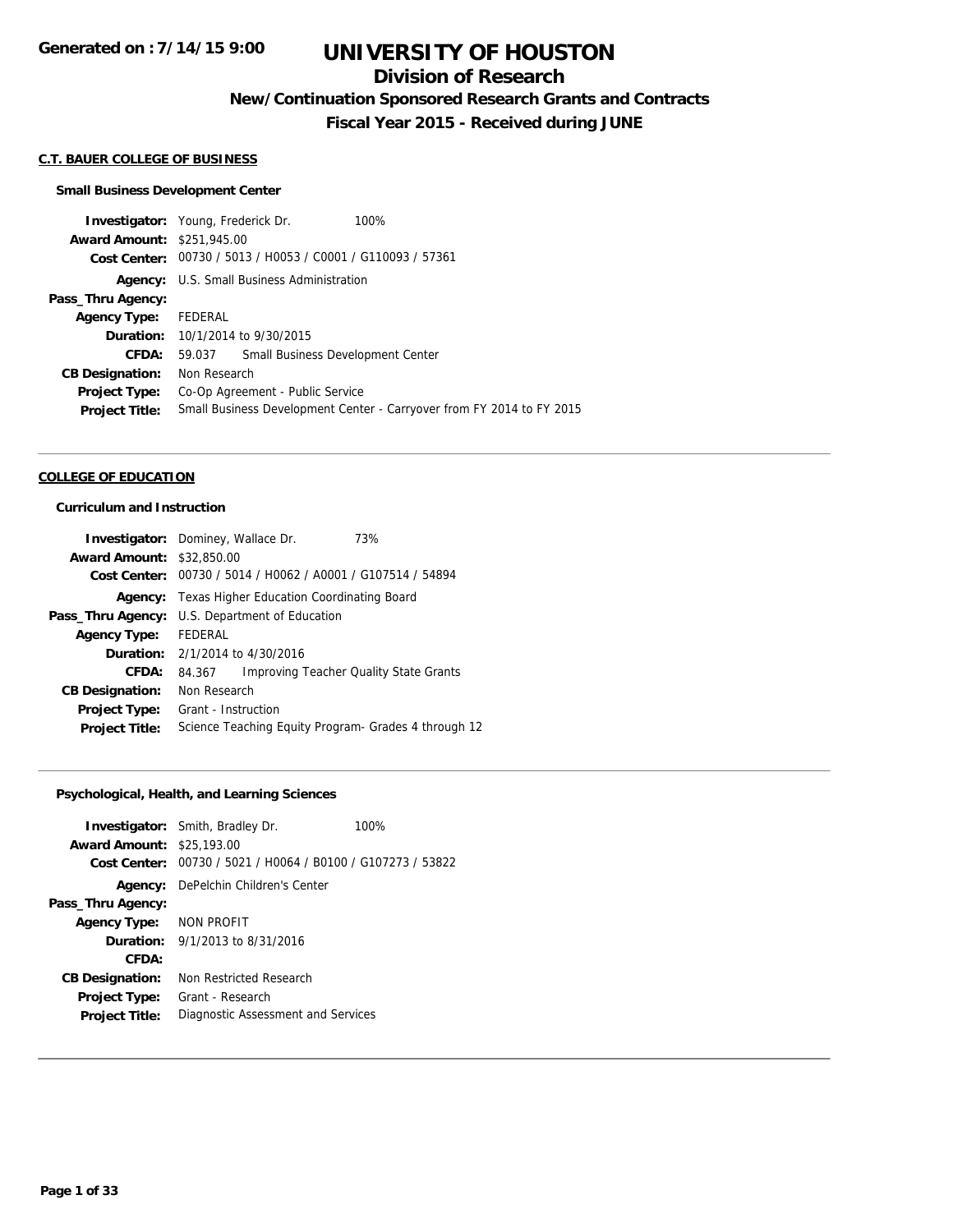# **Division of Research**

**New/Continuation Sponsored Research Grants and Contracts**

**Fiscal Year 2015 - Received during JUNE**

#### **COLLEGE OF EDUCATION**

### **UH Charter School**

**Investigator:** Black, Carolyn Dr. 100% **Award Amount:** \$13,786.00 **Cost Center:** 00730 / 5017 / H0441 / C0001 / C104212 / 49760 **Agency:** Texas Education Agency **Pass\_Thru Agency: Agency Type:** STATE **Duration:** 9/1/2011 to 8/31/2015 **CFDA: CB Designation:** Non Research **Project Type:** Grant - Public Service **Project Title:** Charter School: Foundation Fund Program Fund TEA

#### **COLLEGE OF LIBERAL ARTS AND SOCIAL SCIENCES**

## **Arte Publico Press**

|                                 | <b>Investigator:</b> Kanellos, Nicolas Dr.                  | 100% |
|---------------------------------|-------------------------------------------------------------|------|
| <b>Award Amount: \$2,500.00</b> |                                                             |      |
|                                 | Cost Center: 00730 / 5016 / H0093 / C0001 / C108710 / 56531 |      |
|                                 | <b>Agency:</b> Texas Commission on the Arts                 |      |
| Pass_Thru Agency:               |                                                             |      |
| Agency Type: STATE              |                                                             |      |
|                                 | <b>Duration:</b> $9/1/2014$ to $3/31/2015$                  |      |
| CFDA:                           |                                                             |      |
| <b>CB Designation:</b>          | Non Research                                                |      |
| <b>Project Type:</b>            | Grant - Public Service                                      |      |
| <b>Project Title:</b>           | TCA Education - Arts Respond Project 2015                   |      |

### **Economics**

|                                  | <b>Investigator:</b> Maheshri, Vikram Prof.                 | 100% |
|----------------------------------|-------------------------------------------------------------|------|
| <b>Award Amount: \$15,000.00</b> |                                                             |      |
|                                  | Cost Center: 00730 / 5021 / H0122 / B0100 / C109027 / 57307 |      |
|                                  | <b>Agency:</b> Brookings Institute                          |      |
| Pass_Thru Agency:                |                                                             |      |
| Agency Type: NON PROFIT          |                                                             |      |
|                                  | <b>Duration:</b> $8/1/2014$ to $5/31/2015$                  |      |
| CFDA:                            |                                                             |      |
| <b>CB Designation:</b>           | Non Restricted Research                                     |      |
| <b>Project Type:</b>             | Grant - Research                                            |      |
| <b>Project Title:</b>            | The Brookings Institute Agreement                           |      |
|                                  |                                                             |      |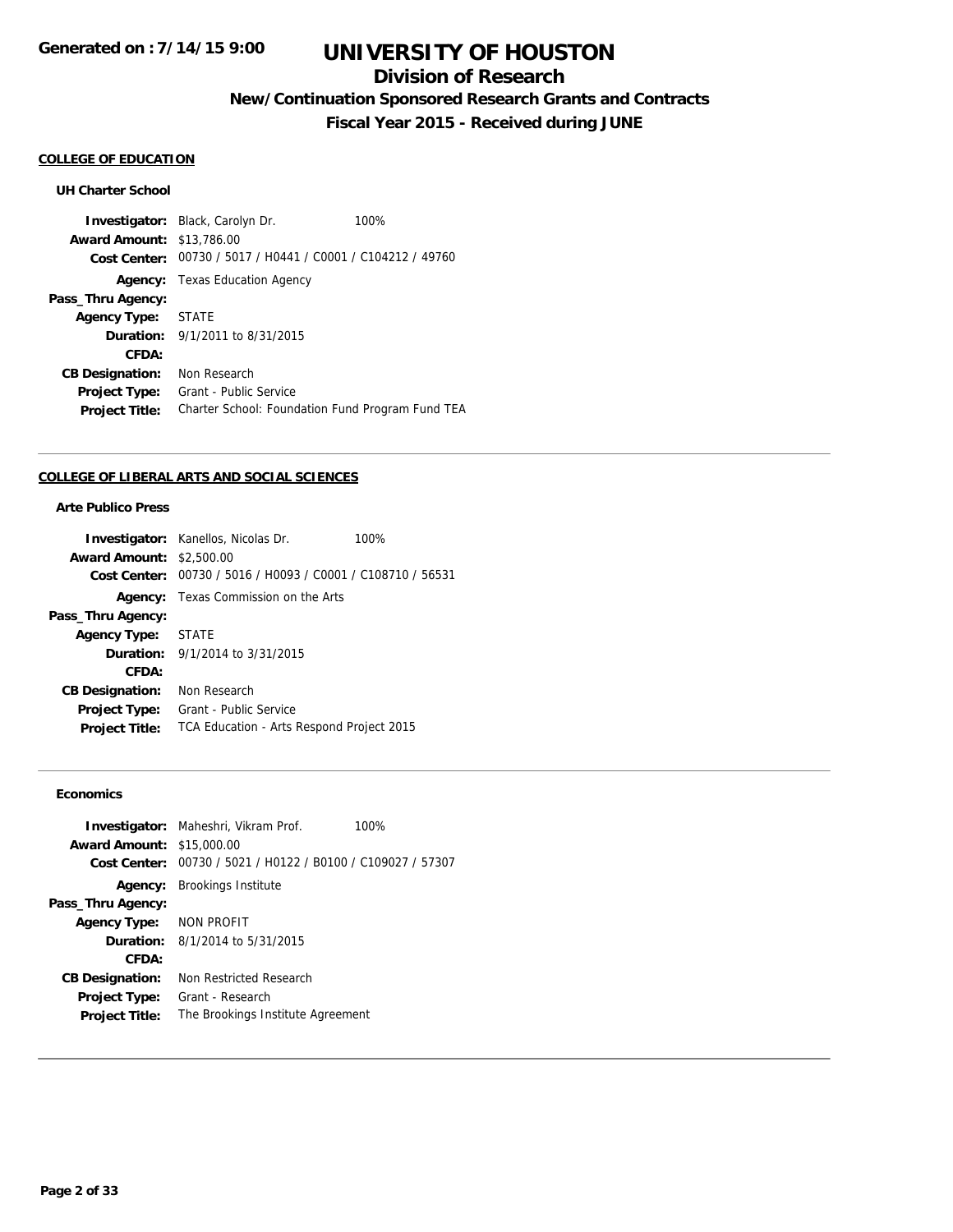# **Division of Research**

**New/Continuation Sponsored Research Grants and Contracts**

**Fiscal Year 2015 - Received during JUNE**

#### **COLLEGE OF LIBERAL ARTS AND SOCIAL SCIENCES**

#### **Health and Human Performance**

**Investigator:** Thrasher, T. Adam Dr. 100% **Award Amount:** \$17,838.00 **Cost Center:** 00730 / 5021 / H0065 / B0001 / G109039 / 56360 **Agency:** Methodist Hospital Research Institute **Pass\_Thru Agency: Agency Type:** NON PROFIT **Duration:** 8/18/2014 to 8/17/2016 **CFDA: CB Designation:** Restricted Research **Project Type:** Grant - Research **Project Title:** The effects of levodopa and deep brain stimulation on muscle activation patterns during gait in Parkinson's Disease

|                        | 10%<br><b>Investigator:</b> Ledoux, Tracey Dr. |
|------------------------|------------------------------------------------|
| <b>Award Amount:</b>   | \$1,500.00                                     |
| Cost Center:           | 00730 / 5022 / H0065 / C0001 / C109932 / 57548 |
| Agency:                | Zurvita                                        |
| Pass_Thru Agency:      |                                                |
| <b>Agency Type:</b>    | <b>PROFIT</b>                                  |
|                        | <b>Duration:</b> $4/1/2015$ to $6/1/2015$      |
| CFDA:                  |                                                |
| <b>CB Designation:</b> | Non Research                                   |
| <b>Project Type:</b>   | Grant - Public Service                         |
| <b>Project Title:</b>  | Zurvita Ingredient Review                      |
|                        |                                                |

| <b>Award Amount: \$13,500.00</b> | <b>Investigator:</b> Scott, Claudia Ms.                     | 90% |
|----------------------------------|-------------------------------------------------------------|-----|
|                                  | Cost Center: 00730 / 5022 / H0065 / C0001 / C109932 / 57548 |     |
| <b>Agency: Zurvita</b>           |                                                             |     |
| Pass_Thru Agency:                |                                                             |     |
| Agency Type: PROFIT              |                                                             |     |
|                                  | <b>Duration:</b> $4/1/2015$ to $6/1/2015$                   |     |
| CFDA:                            |                                                             |     |
| <b>CB Designation:</b>           | Non Research                                                |     |
| <b>Project Type:</b>             | Grant - Public Service                                      |     |
| <b>Project Title:</b>            | Zurvita Ingredient Review                                   |     |
|                                  |                                                             |     |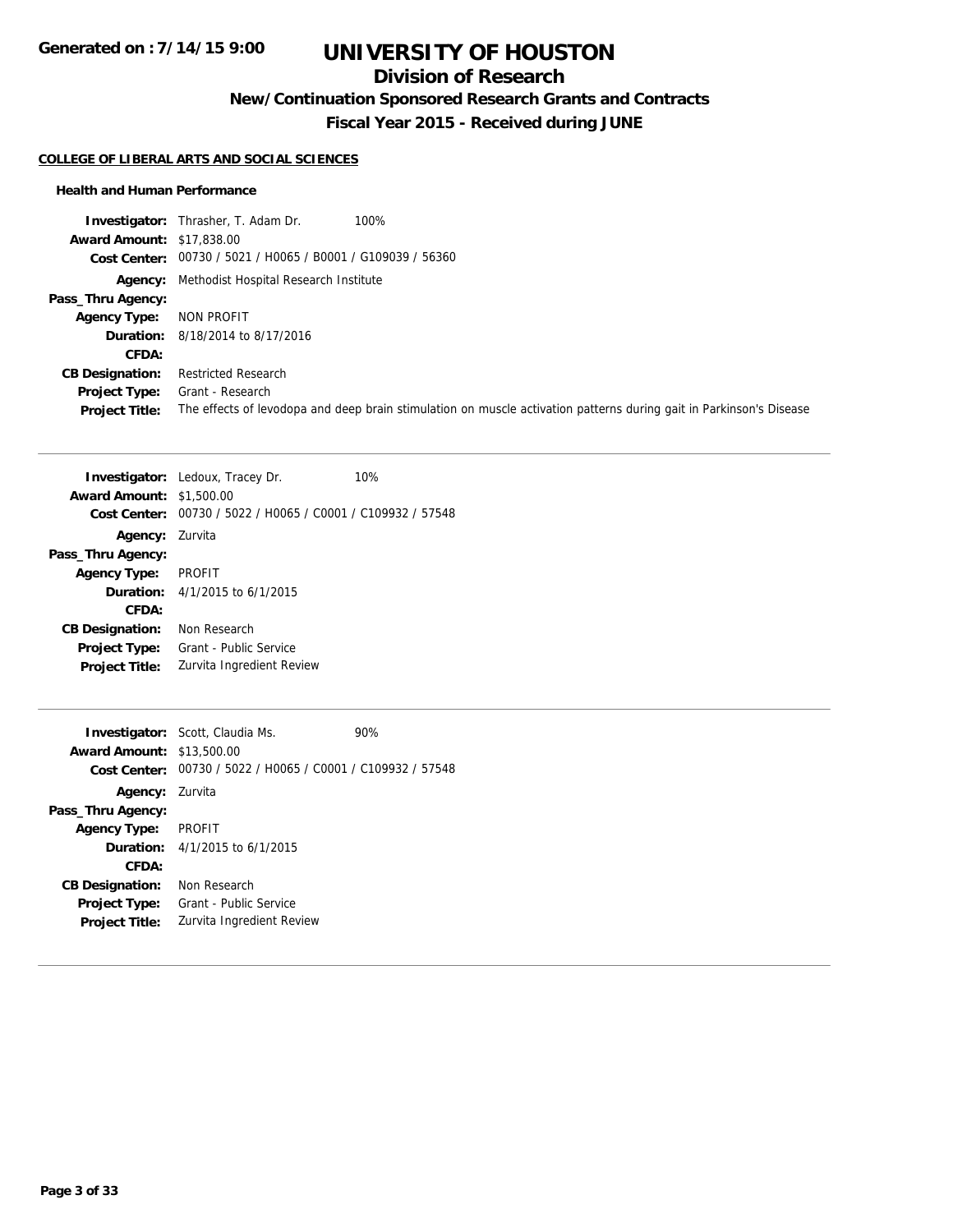# **Division of Research**

**New/Continuation Sponsored Research Grants and Contracts**

**Fiscal Year 2015 - Received during JUNE**

### **COLLEGE OF LIBERAL ARTS AND SOCIAL SCIENCES**

### **Health and Human Performance**

|                                           | <b>Investigator:</b> Layne, Charles S. Dr.                  | 100%                                                                                   |
|-------------------------------------------|-------------------------------------------------------------|----------------------------------------------------------------------------------------|
| <b>Award Amount: \$20,598,00</b>          |                                                             |                                                                                        |
|                                           | Cost Center: 00730 / 5021 / H0065 / B0001 / C110084 / 57542 |                                                                                        |
|                                           | <b>Agency:</b> Baylor College of Medicine                   |                                                                                        |
| Pass_Thru Agency: Blue Bird Circle Clinic |                                                             |                                                                                        |
| Agency Type: NON PROFIT                   |                                                             |                                                                                        |
|                                           | <b>Duration:</b> 2/1/2015 to 1/31/2016                      |                                                                                        |
| CFDA:                                     |                                                             |                                                                                        |
| <b>CB Designation:</b>                    | <b>Restricted Research</b>                                  |                                                                                        |
| <b>Project Type:</b>                      | Grant - Research                                            |                                                                                        |
| <b>Project Title:</b>                     |                                                             | Acquisition and Analysis of Gait-Related Data in Children with MECP2-Related Disorders |

|                                  | 10%<br><b>Investigator:</b> Ledoux, Tracey Dr.                                |
|----------------------------------|-------------------------------------------------------------------------------|
| <b>Award Amount: \$24,932.90</b> |                                                                               |
|                                  | Cost Center: 00730 / 5013 / H0509 / B0100 / G105861 / 56044                   |
|                                  | <b>Agency:</b> National Institute on Drug Abuse                               |
| Pass_Thru Agency:                |                                                                               |
| <b>Agency Type:</b>              | FEDERAL                                                                       |
|                                  | <b>Duration:</b> $8/1/2014$ to $3/31/2016$                                    |
| <b>CFDA:</b>                     | Drug Abuse Research Programs<br>93.279                                        |
| <b>CB Designation:</b>           | <b>Restricted Research</b>                                                    |
| <b>Project Type:</b>             | Grant - Research                                                              |
| <b>Project Title:</b>            | University of Houston Drug Abuse Research Development Program II (UHDARDP II) |

|                                 | 2%<br><b>Investigator:</b> Lowder, Thomas Dr.                                 |
|---------------------------------|-------------------------------------------------------------------------------|
| <b>Award Amount: \$4,986.58</b> |                                                                               |
|                                 | Cost Center: 00730 / 5013 / H0509 / B0100 / G105861 / 56044                   |
|                                 | <b>Agency:</b> National Institute on Drug Abuse                               |
| Pass_Thru Agency:               |                                                                               |
| <b>Agency Type:</b>             | FEDERAL                                                                       |
|                                 | <b>Duration:</b> 8/1/2014 to 3/31/2016                                        |
|                                 | <b>CFDA:</b> 93.279 Drug Abuse Research Programs                              |
| <b>CB Designation:</b>          | Restricted Research                                                           |
| <b>Project Type:</b>            | Grant - Research                                                              |
| <b>Project Title:</b>           | University of Houston Drug Abuse Research Development Program II (UHDARDP II) |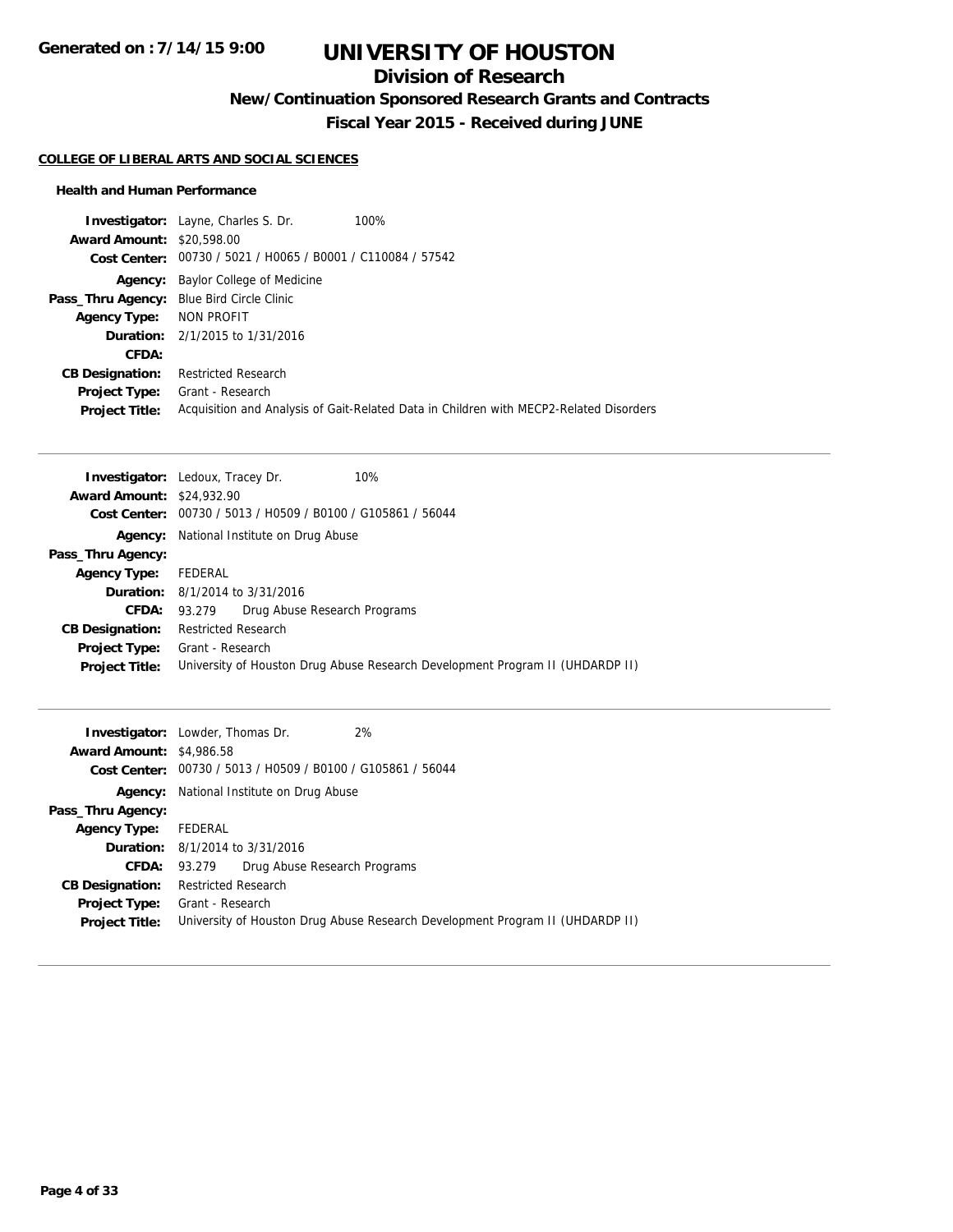**Generated on : 7/14/15 9:00**

# **UNIVERSITY OF HOUSTON**

# **Division of Research**

**New/Continuation Sponsored Research Grants and Contracts**

**Fiscal Year 2015 - Received during JUNE**

### **COLLEGE OF LIBERAL ARTS AND SOCIAL SCIENCES**

## **Psychology**

| <b>Award Amount: \$188,125,00</b>      | <b>Investigator:</b> Alfano, Candice Dr.<br>Cost Center: 00730 / 5013 / H0125 / B0001 / G106660 / 55111 | 100%                                                                      |
|----------------------------------------|---------------------------------------------------------------------------------------------------------|---------------------------------------------------------------------------|
| Agency:                                | National Institute of Mental Health                                                                     |                                                                           |
| Pass_Thru Agency:                      |                                                                                                         |                                                                           |
| Agency Type: FEDERAL                   |                                                                                                         |                                                                           |
|                                        | <b>Duration:</b> 4/1/2014 to 3/31/2016                                                                  |                                                                           |
| CFDA:                                  | 93.242 Mental Health Research Grants                                                                    |                                                                           |
| <b>CB Designation:</b>                 | <b>Restricted Research</b>                                                                              |                                                                           |
| Project Type:<br><b>Project Title:</b> | Grant - Research                                                                                        | Sleep, Emotional Processing, and Risk for Affective Disorders in Children |

|                                   | Investigator: Zvolensky, Michael Dr.<br>100%                       |
|-----------------------------------|--------------------------------------------------------------------|
| <b>Award Amount: \$212,862.00</b> |                                                                    |
| Cost Center:                      | 00730 / 5013 / H0125 / B0100 / G105077 / 52915                     |
| Agency:                           | National Institute on Drug Abuse                                   |
| Pass_Thru Agency:                 |                                                                    |
| <b>Agency Type:</b>               | FEDERAL                                                            |
|                                   | <b>Duration:</b> $4/15/2013$ to $3/31/2016$                        |
| <b>CFDA:</b>                      | Drug Abuse Research Programs<br>93.279                             |
| <b>CB Designation:</b>            | <b>Restricted Research</b>                                         |
| <b>Project Type:</b>              | Grant - Research                                                   |
| <b>Project Title:</b>             | Integrated Smoking Cessation Treatment for Emotional Dysregulation |
|                                   |                                                                    |

|                                   | 100%<br><b>Investigator:</b> Alfano, Candice Dr.                                                       |
|-----------------------------------|--------------------------------------------------------------------------------------------------------|
| <b>Award Amount: \$190.566.00</b> |                                                                                                        |
|                                   | Cost Center: 00730 / 5013 / H0125 / B0001 / G104089 / 52480                                            |
|                                   | <b>Agency:</b> University of Central Florida                                                           |
|                                   | <b>Pass_Thru Agency:</b> U.S. Army Medical Research and Material Command                               |
| <b>Agency Type:</b>               | FEDERAL                                                                                                |
|                                   | <b>Duration:</b> 1/15/2013 to 12/31/2016                                                               |
|                                   | <b>CFDA:</b> 12.420 Military Medical Research and Development                                          |
| <b>CB Designation:</b>            | <b>Restricted Research</b>                                                                             |
| <b>Project Type:</b>              | Grant - Research                                                                                       |
| <b>Project Title:</b>             | When Parents Go to War: Psychosocial Adjustment among the Families of Deployed OEF/OIF Service Members |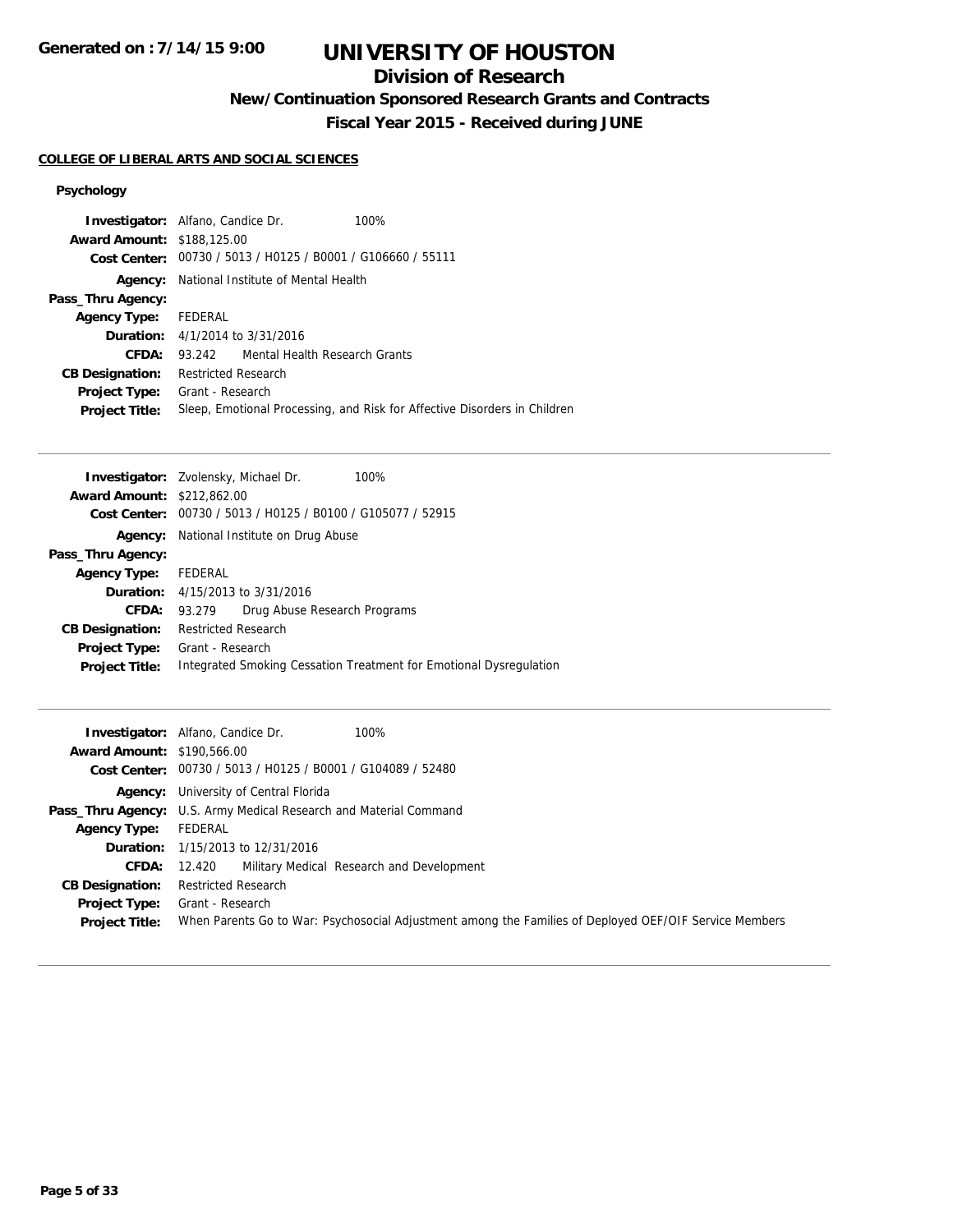# **Division of Research**

**New/Continuation Sponsored Research Grants and Contracts**

**Fiscal Year 2015 - Received during JUNE**

## **COLLEGE OF LIBERAL ARTS AND SOCIAL SCIENCES**

## **Psychology**

| <b>Investigator:</b> Barr, Christopher Dr.                  | 20%                                                                                  |  |
|-------------------------------------------------------------|--------------------------------------------------------------------------------------|--|
| <b>Award Amount: \$21,599.20</b>                            |                                                                                      |  |
| Cost Center: 00730 / 5013 / H0288 / B0001 / G109063 / 56124 |                                                                                      |  |
|                                                             |                                                                                      |  |
| Pass_Thru Agency: U.S. Department of Education              |                                                                                      |  |
| Agency Type: FEDERAL                                        |                                                                                      |  |
| <b>Duration:</b> 9/1/2014 to 2/28/2016                      |                                                                                      |  |
| 84.324                                                      | Special Education Research                                                           |  |
|                                                             |                                                                                      |  |
|                                                             |                                                                                      |  |
|                                                             | Reading Achievement Multi-Component Program (RAMP-UP)                                |  |
|                                                             | <b>Agency:</b> University of Miami<br><b>Restricted Research</b><br>Grant - Research |  |

|                                  | <b>Investigator:</b> Alcantara, Adriana Dr.<br>15%                            |
|----------------------------------|-------------------------------------------------------------------------------|
| <b>Award Amount: \$37,399.35</b> |                                                                               |
|                                  | Cost Center: 00730 / 5013 / H0509 / B0100 / G105861 / 56044                   |
| Agency:                          | National Institute on Drug Abuse                                              |
| Pass_Thru Agency:                |                                                                               |
| <b>Agency Type:</b>              | FEDERAL                                                                       |
|                                  | <b>Duration:</b> 8/1/2014 to 3/31/2016                                        |
| CFDA:                            | Drug Abuse Research Programs<br>93.279                                        |
| <b>CB Designation:</b>           | <b>Restricted Research</b>                                                    |
| Project Type:                    | Grant - Research                                                              |
| <b>Project Title:</b>            | University of Houston Drug Abuse Research Development Program II (UHDARDP II) |

|                                  | 100%<br><b>Investigator:</b> Sharp, Carla Dr.                                                                    |
|----------------------------------|------------------------------------------------------------------------------------------------------------------|
| <b>Award Amount: \$23,898,00</b> |                                                                                                                  |
|                                  | Cost Center: 00730 / 5021 / H0125 / B0001 / G107837 / 54564                                                      |
|                                  | <b>Agency:</b> Baylor College of Medicine                                                                        |
|                                  | Pass_Thru Agency: Case Western Reserve University                                                                |
| <b>Agency Type:</b>              | UNIVERSITY                                                                                                       |
|                                  | <b>Duration:</b> 1/1/2014 to 12/31/2015                                                                          |
| <b>CFDA:</b>                     |                                                                                                                  |
| <b>CB Designation:</b>           | <b>Restricted Research</b>                                                                                       |
| <b>Project Type:</b>             | Grant - Research                                                                                                 |
| <b>Project Title:</b>            | Exploring Religious And Spiritual Struggle In Veterans And Its Relationship with Health Outcomes (Tannah Little) |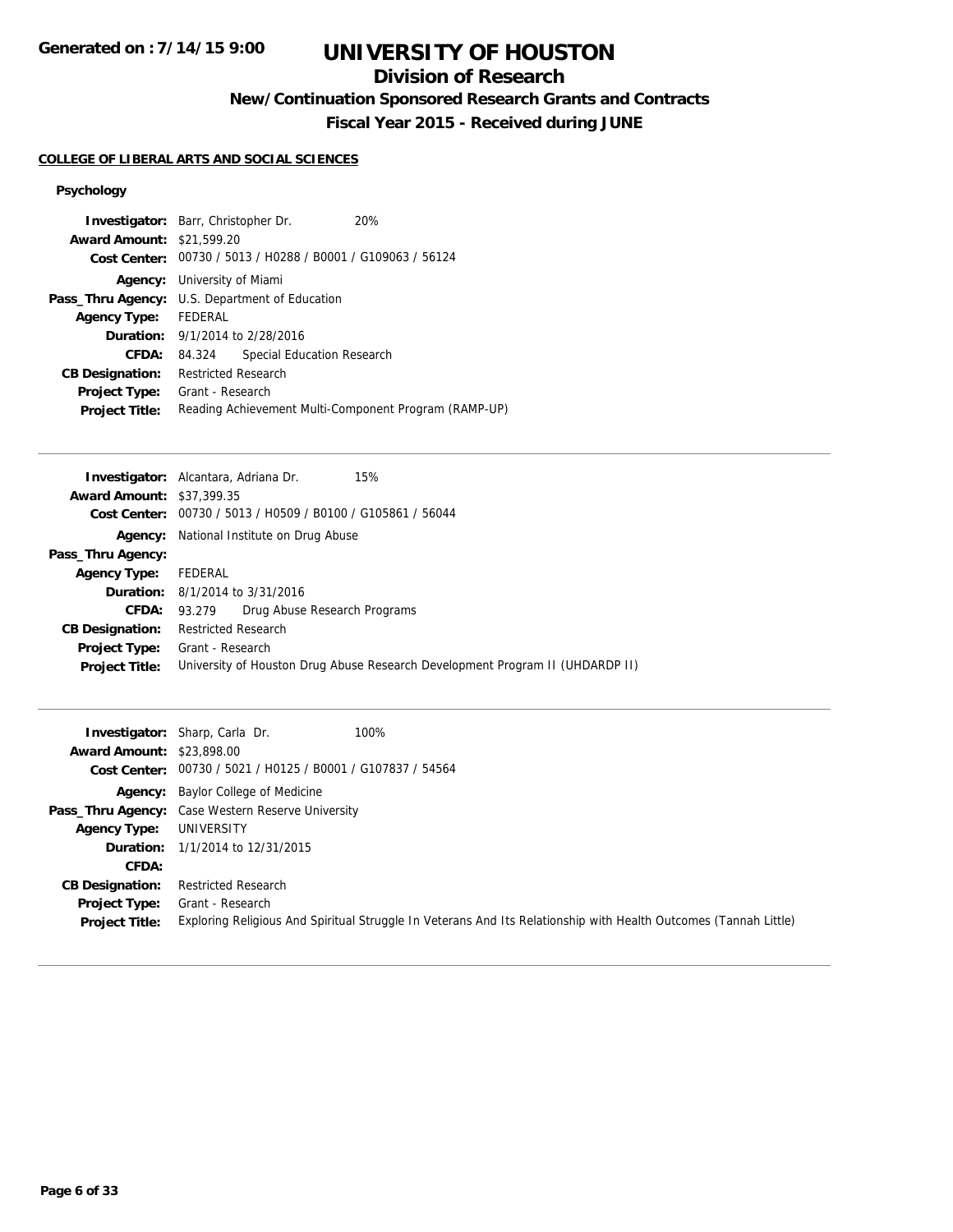# **Division of Research**

**New/Continuation Sponsored Research Grants and Contracts**

**Fiscal Year 2015 - Received during JUNE**

### **COLLEGE OF NATURAL SCIENCES AND MATHEMATICS**

## **Biology/Biochemistry**

|                                  | <b>Investigator:</b> Gunaratne, Preethi Dr.                 | 100%                                                                       |
|----------------------------------|-------------------------------------------------------------|----------------------------------------------------------------------------|
| <b>Award Amount: \$28,014.00</b> |                                                             |                                                                            |
|                                  | Cost Center: 00730 / 5021 / H0104 / B0001 / G107308 / 56482 |                                                                            |
| Agency:                          | NYU Langone Medical Center                                  |                                                                            |
|                                  | Pass_Thru Agency: State University of New York              |                                                                            |
| <b>Agency Type:</b>              | UNIVERSITY                                                  |                                                                            |
|                                  | <b>Duration:</b> 6/1/2014 to 5/31/2016                      |                                                                            |
| CFDA:                            |                                                             |                                                                            |
| <b>CB Designation:</b>           | <b>Restricted Research</b>                                  |                                                                            |
| <b>Project Type:</b>             | Grant - Research                                            |                                                                            |
| <b>Project Title:</b>            |                                                             | Regulatory Networks Determining Sox2 Dependence of Osteosarcoma Stem Cells |

|                                   | 90%<br><b>Investigator:</b> Fox, George E. Dr.                                                    |  |  |
|-----------------------------------|---------------------------------------------------------------------------------------------------|--|--|
| <b>Award Amount: \$125,386.20</b> |                                                                                                   |  |  |
|                                   | Cost Center: 00730 / 5013 / H0104 / B0001 / G107122 / 55649                                       |  |  |
|                                   | <b>Agency:</b> NASA - National Aeronautics and Space Administration - Goddard Space Flight Center |  |  |
| Pass_Thru Agency:                 |                                                                                                   |  |  |
| <b>Agency Type:</b>               | FEDERAL                                                                                           |  |  |
|                                   | <b>Duration:</b> 7/1/2014 to 6/30/2017                                                            |  |  |
| CFDA:                             | Aerospace Education Services Program<br>43.001                                                    |  |  |
| <b>CB Designation:</b>            | <b>Restricted Research</b>                                                                        |  |  |
| <b>Project Type:</b>              | Grant - Research                                                                                  |  |  |
| <b>Project Title:</b>             | Evolutionary History of the Translation Machinery                                                 |  |  |

|                                   | <b>Investigator:</b> Azevedo, Ricardo Dr.                    | 50%                                                         |  |  |  |
|-----------------------------------|--------------------------------------------------------------|-------------------------------------------------------------|--|--|--|
| <b>Award Amount: \$143,328.50</b> |                                                              |                                                             |  |  |  |
|                                   |                                                              | Cost Center: 00730 / 5013 / H0104 / B0001 / G105546 / 52914 |  |  |  |
| Agency:                           | National Institute of General Medical Sciences               |                                                             |  |  |  |
| Pass_Thru Agency:                 |                                                              |                                                             |  |  |  |
| <b>Agency Type:</b>               | FEDERAL                                                      |                                                             |  |  |  |
|                                   | <b>Duration:</b> 5/1/2013 to 4/30/2018                       |                                                             |  |  |  |
| <b>CFDA:</b>                      | 93.859                                                       | Pharmacology, Physiology, and Biological Chemistry Research |  |  |  |
| <b>CB Designation:</b>            | <b>Restricted Research</b>                                   |                                                             |  |  |  |
| <b>Project Type:</b>              | Grant - Research                                             |                                                             |  |  |  |
| <b>Project Title:</b>             | Mutation accumulation in the ciliate Tetrahymena thermophila |                                                             |  |  |  |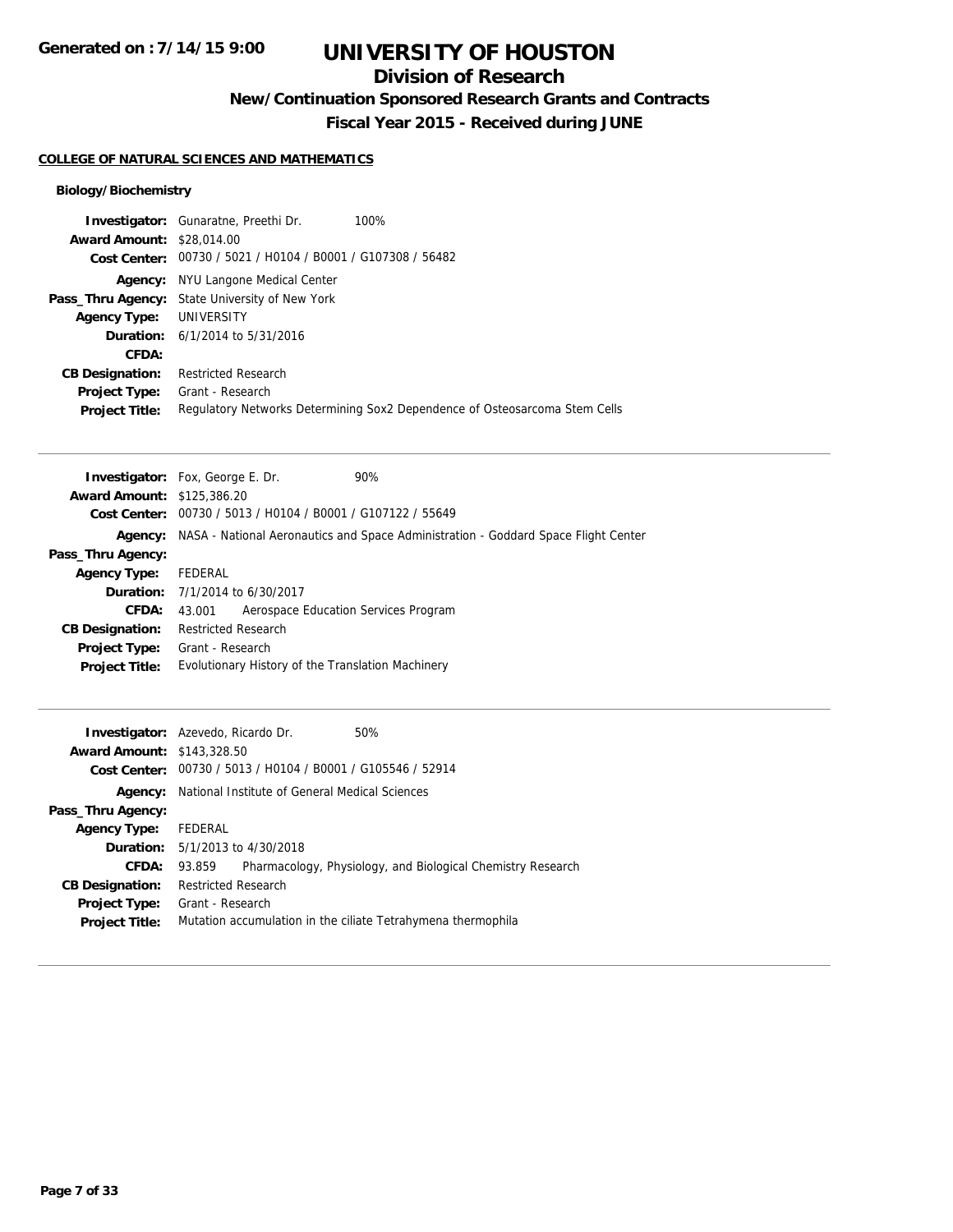# **Division of Research**

**New/Continuation Sponsored Research Grants and Contracts**

**Fiscal Year 2015 - Received during JUNE**

### **COLLEGE OF NATURAL SCIENCES AND MATHEMATICS**

## **Biology/Biochemistry**

| <b>Investigator:</b> Zufall, Rebecca Dr. |                                        |                                                | 50%                                                          |
|------------------------------------------|----------------------------------------|------------------------------------------------|--------------------------------------------------------------|
| <b>Award Amount: \$143,328.50</b>        |                                        |                                                |                                                              |
|                                          |                                        |                                                | Cost Center: 00730 / 5013 / H0104 / B0001 / G105546 / 52914  |
| Agency:                                  |                                        | National Institute of General Medical Sciences |                                                              |
| Pass_Thru Agency:                        |                                        |                                                |                                                              |
| <b>Agency Type:</b>                      | FEDERAL                                |                                                |                                                              |
|                                          | <b>Duration:</b> 5/1/2013 to 4/30/2018 |                                                |                                                              |
| CFDA:                                    | 93.859                                 |                                                | Pharmacology, Physiology, and Biological Chemistry Research  |
| <b>CB Designation:</b>                   | <b>Restricted Research</b>             |                                                |                                                              |
| <b>Project Type:</b>                     | Grant - Research                       |                                                |                                                              |
| <b>Project Title:</b>                    |                                        |                                                | Mutation accumulation in the ciliate Tetrahymena thermophila |

|                                   | <b>Investigator:</b> Dryer, Stuart E. Dr.<br>100%                         |
|-----------------------------------|---------------------------------------------------------------------------|
| <b>Award Amount: \$248,416.48</b> |                                                                           |
| <b>Cost Center:</b>               | 00730 / 5021 / H0104 / B0001 / C108066 / 55363                            |
|                                   | <b>Agency:</b> Juvenile Diabetes Reserch Foundation                       |
| Pass_Thru Agency:                 |                                                                           |
| Agency Type: FOUNDATION           |                                                                           |
|                                   | <b>Duration:</b> $7/1/2014$ to $6/30/2016$                                |
| CFDA:                             |                                                                           |
| <b>CB Designation:</b>            | <b>Restricted Research</b>                                                |
| <b>Project Type:</b>              | Grant - Research                                                          |
| <b>Project Title:</b>             | Validating NMDA Receptors as Therapeutic Targets for Diabetic Nephropathy |
|                                   |                                                                           |

|                                 | 25%<br><b>Investigator:</b> Gustafsson, Jan-Ake Dr.                                                      |
|---------------------------------|----------------------------------------------------------------------------------------------------------|
| <b>Award Amount: \$6,250.00</b> |                                                                                                          |
|                                 | Cost Center: 00730 / 5015 / H0515 / B0001 / G109185 / 57420                                              |
|                                 | <b>Agency:</b> Texas A&M University Health Science Center                                                |
|                                 | <b>Pass_Thru Agency:</b> National Institute of Environmental Health Sciences                             |
| <b>Agency Type:</b>             | FEDERAL                                                                                                  |
|                                 | <b>Duration:</b> $1/1/2015$ to $3/31/2015$                                                               |
| CFDA:                           | Biological Response to Environmental Health Hazards<br>93.113                                            |
| <b>CB Designation:</b>          | <b>Restricted Research</b>                                                                               |
| <b>Project Type:</b>            | Grant - Research                                                                                         |
| <b>Project Title:</b>           | Center for Translational Environmental Health Research: Modes of Action of Vascular Disrupting Compounds |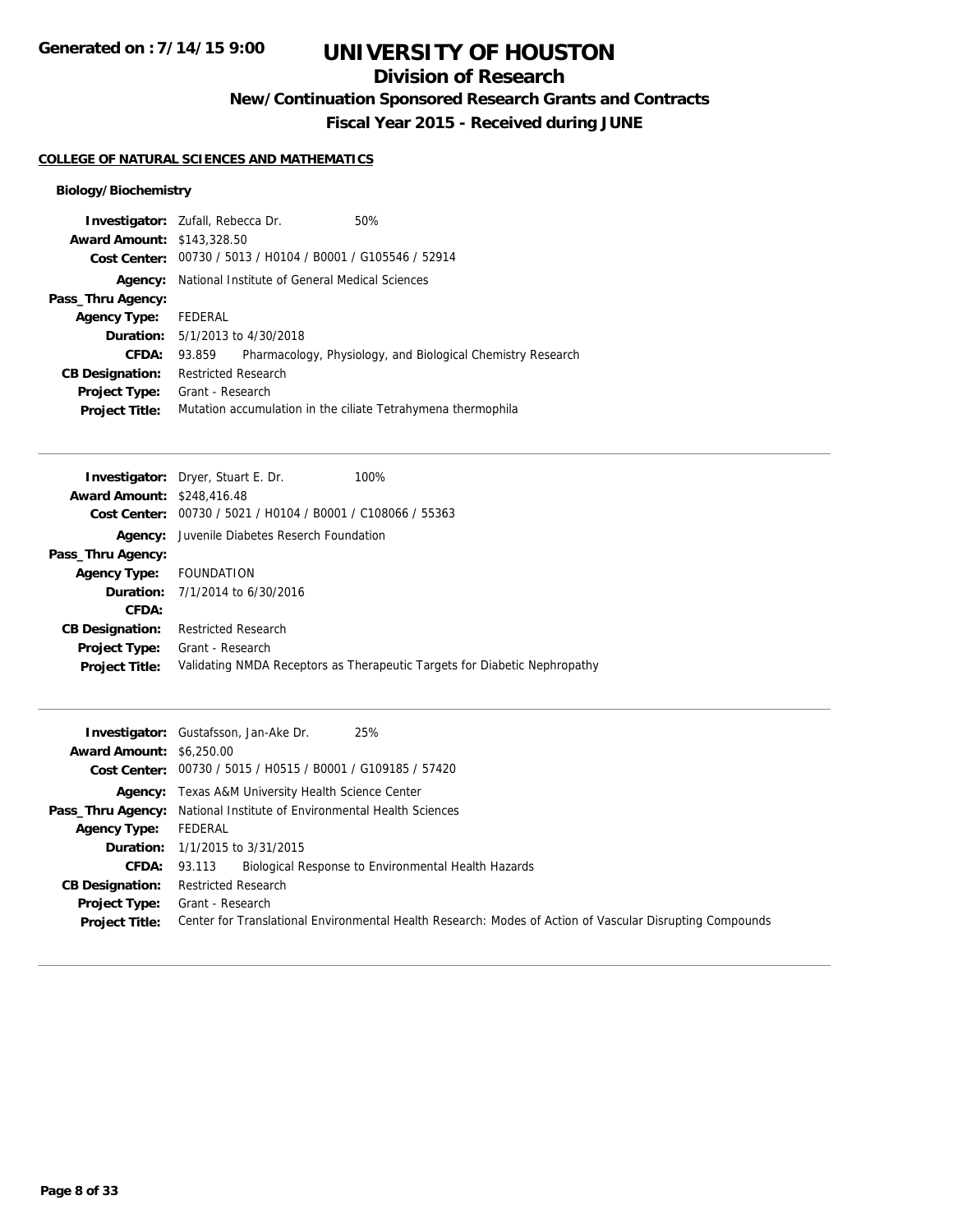# **Division of Research**

**New/Continuation Sponsored Research Grants and Contracts**

**Fiscal Year 2015 - Received during JUNE**

### **COLLEGE OF NATURAL SCIENCES AND MATHEMATICS**

## **Biology/Biochemistry**

| <b>Investigator:</b> Pennings, Steve Dr. |                                                                                                        |                                                             | 50%                                                                   |  |
|------------------------------------------|--------------------------------------------------------------------------------------------------------|-------------------------------------------------------------|-----------------------------------------------------------------------|--|
| <b>Award Amount: \$92,758.00</b>         |                                                                                                        |                                                             |                                                                       |  |
|                                          |                                                                                                        | Cost Center: 00730 / 5015 / H0104 / B0001 / G107110 / 55696 |                                                                       |  |
|                                          | <b>Agency:</b> Texas A&M University                                                                    |                                                             |                                                                       |  |
|                                          | <b>Pass_Thru Agency:</b> U.S. Department of Commerce - National Oceanic and Atmospheric Administration |                                                             |                                                                       |  |
| <b>Agency Type:</b>                      | FEDERAL                                                                                                |                                                             |                                                                       |  |
|                                          |                                                                                                        | <b>Duration:</b> 2/1/2014 to 1/31/2016                      |                                                                       |  |
|                                          |                                                                                                        | <b>CFDA:</b> 11.417 Sea Grant Support                       |                                                                       |  |
| <b>CB Designation:</b>                   | <b>Restricted Research</b>                                                                             |                                                             |                                                                       |  |
| Project Type:                            |                                                                                                        | Co-Op Agreement - Research                                  |                                                                       |  |
| <b>Project Title:</b>                    |                                                                                                        |                                                             | Mangroves are invading Texas salt marshes: what are the consequences? |  |
|                                          |                                                                                                        |                                                             |                                                                       |  |

|                                 | <b>Investigator:</b> Bondesson Bolin, Eva Maria Dr. 25%                                                  |
|---------------------------------|----------------------------------------------------------------------------------------------------------|
| <b>Award Amount: \$6,250.00</b> |                                                                                                          |
|                                 | Cost Center: 00730 / 5015 / H0515 / B0001 / G109185 / 57420                                              |
|                                 | <b>Agency:</b> Texas A&M University Health Science Center                                                |
|                                 | <b>Pass_Thru Agency:</b> National Institute of Environmental Health Sciences                             |
| <b>Agency Type:</b>             | FEDERAL                                                                                                  |
|                                 | <b>Duration:</b> $1/1/2015$ to $3/31/2015$                                                               |
| <b>CFDA:</b>                    | Biological Response to Environmental Health Hazards<br>93.113                                            |
| <b>CB Designation:</b>          | <b>Restricted Research</b>                                                                               |
| <b>Project Type:</b>            | Grant - Research                                                                                         |
| <b>Project Title:</b>           | Center for Translational Environmental Health Research: Modes of Action of Vascular Disrupting Compounds |

|                                  | <b>Investigator:</b> Lin, Chin-Yo Dr.                       | 50% |
|----------------------------------|-------------------------------------------------------------|-----|
| <b>Award Amount: \$12,500.00</b> |                                                             |     |
|                                  | Cost Center: 00730 / 5021 / H0515 / B0001 / C109015 / 57519 |     |
|                                  | <b>Agency:</b> Golfers Against Cancer                       |     |
| Pass_Thru Agency:                |                                                             |     |
| Agency Type: NON PROFIT          |                                                             |     |
|                                  | <b>Duration:</b> 3/1/2015 to 2/28/2016                      |     |
| CFDA:                            |                                                             |     |
| <b>CB Designation:</b>           | <b>Restricted Research</b>                                  |     |
| Project Type:                    | Grant - Research                                            |     |
| <b>Project Title:</b>            | Targeting Liver X Receptors in Pancreatic Cancer            |     |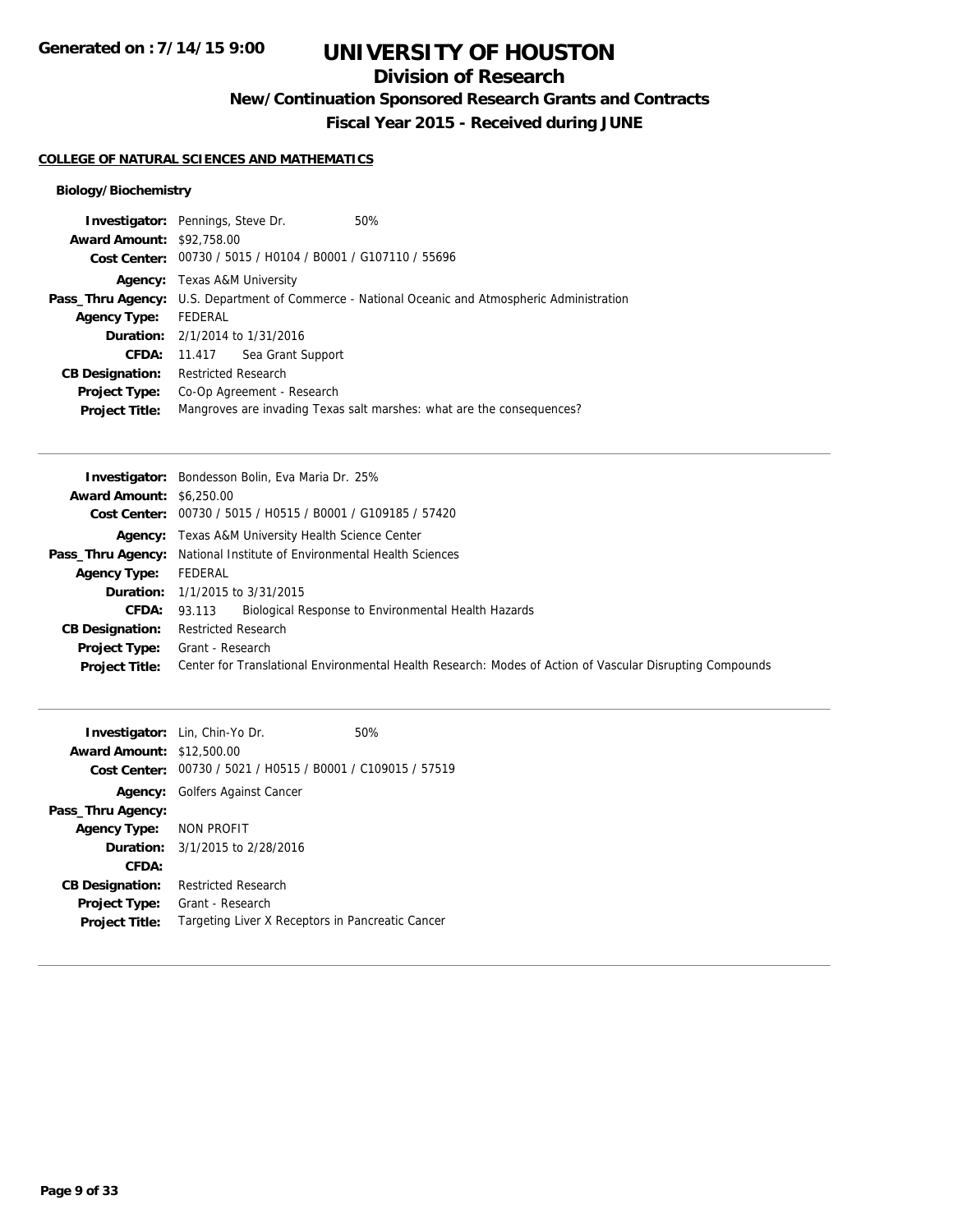# **Division of Research**

**New/Continuation Sponsored Research Grants and Contracts**

**Fiscal Year 2015 - Received during JUNE**

#### **COLLEGE OF NATURAL SCIENCES AND MATHEMATICS**

## **Biology/Biochemistry**

|                                  | <b>Investigator:</b> Fox, George E. Dr.                                                                    | 100%                                                        |  |  |  |
|----------------------------------|------------------------------------------------------------------------------------------------------------|-------------------------------------------------------------|--|--|--|
| <b>Award Amount: \$10,000.00</b> |                                                                                                            |                                                             |  |  |  |
|                                  |                                                                                                            | Cost Center: 00730 / 5043 / H0104 / B0001 / G108403 / 55559 |  |  |  |
|                                  | <b>Agency:</b> Jet Propulsion Laboratory                                                                   |                                                             |  |  |  |
|                                  | <b>Pass_Thru Agency:</b> NASA - National Aeronautics and Space Administration - Headquarters (Wash., D.C.) |                                                             |  |  |  |
| <b>Agency Type:</b>              | FEDERAL                                                                                                    |                                                             |  |  |  |
|                                  | <b>Duration:</b> $6/1/2014$ to $6/15/2016$                                                                 |                                                             |  |  |  |
| CFDA:                            | 43.000                                                                                                     | National Aeronautics and Space Administration               |  |  |  |
| <b>CB Designation:</b>           | <b>Restricted Research</b>                                                                                 |                                                             |  |  |  |
| <b>Project Type:</b>             | Contract - Research                                                                                        |                                                             |  |  |  |
| <b>Project Title:</b>            | International Space Station - Microbial Observatory                                                        |                                                             |  |  |  |
|                                  |                                                                                                            |                                                             |  |  |  |

|                                   | <b>Investigator:</b> Fox, George E. Dr.                                                          | 100%                                                        |  |  |  |
|-----------------------------------|--------------------------------------------------------------------------------------------------|-------------------------------------------------------------|--|--|--|
| <b>Award Amount: \$137,063.00</b> |                                                                                                  |                                                             |  |  |  |
|                                   |                                                                                                  | Cost Center: 00730 / 5013 / H0104 / B0001 / G107026 / 55678 |  |  |  |
|                                   | <b>Agency:</b> NASA - National Aeronautics and Space Administration - Headquarters (Wash., D.C.) |                                                             |  |  |  |
| Pass_Thru Agency:                 |                                                                                                  |                                                             |  |  |  |
| <b>Agency Type:</b>               | FEDERAL                                                                                          |                                                             |  |  |  |
|                                   | <b>Duration:</b> 7/1/2014 to 6/30/2017                                                           |                                                             |  |  |  |
| <b>CFDA:</b>                      | 43.001                                                                                           | Aerospace Education Services Program                        |  |  |  |
| <b>CB Designation:</b>            | <b>Restricted Research</b>                                                                       |                                                             |  |  |  |
| <b>Project Type:</b>              | Grant - Research                                                                                 |                                                             |  |  |  |
| <b>Project Title:</b>             | Transitioning from an RNA World: The Origins of the Protein Synthesis Machinery                  |                                                             |  |  |  |

## **Center for Nuclear Receptors and Cell Signaling**

|                                 | 25%<br><b>Investigator:</b> Gustafsson, Jan-Ake Dr.                                                      |
|---------------------------------|----------------------------------------------------------------------------------------------------------|
| <b>Award Amount: \$6,250.00</b> |                                                                                                          |
|                                 | Cost Center: 00730 / 5015 / H0515 / B0001 / G109185 / 57420                                              |
|                                 | <b>Agency:</b> Texas A&M University Health Science Center                                                |
|                                 | <b>Pass_Thru Agency:</b> National Institute of Environmental Health Sciences                             |
| <b>Agency Type:</b>             | FEDERAL                                                                                                  |
|                                 | <b>Duration:</b> 1/1/2015 to 3/31/2015                                                                   |
| CFDA:                           | Biological Response to Environmental Health Hazards<br>93.113                                            |
| <b>CB Designation:</b>          | <b>Restricted Research</b>                                                                               |
| <b>Project Type:</b>            | Grant - Research                                                                                         |
| <b>Project Title:</b>           | Center for Translational Environmental Health Research: Modes of Action of Vascular Disrupting Compounds |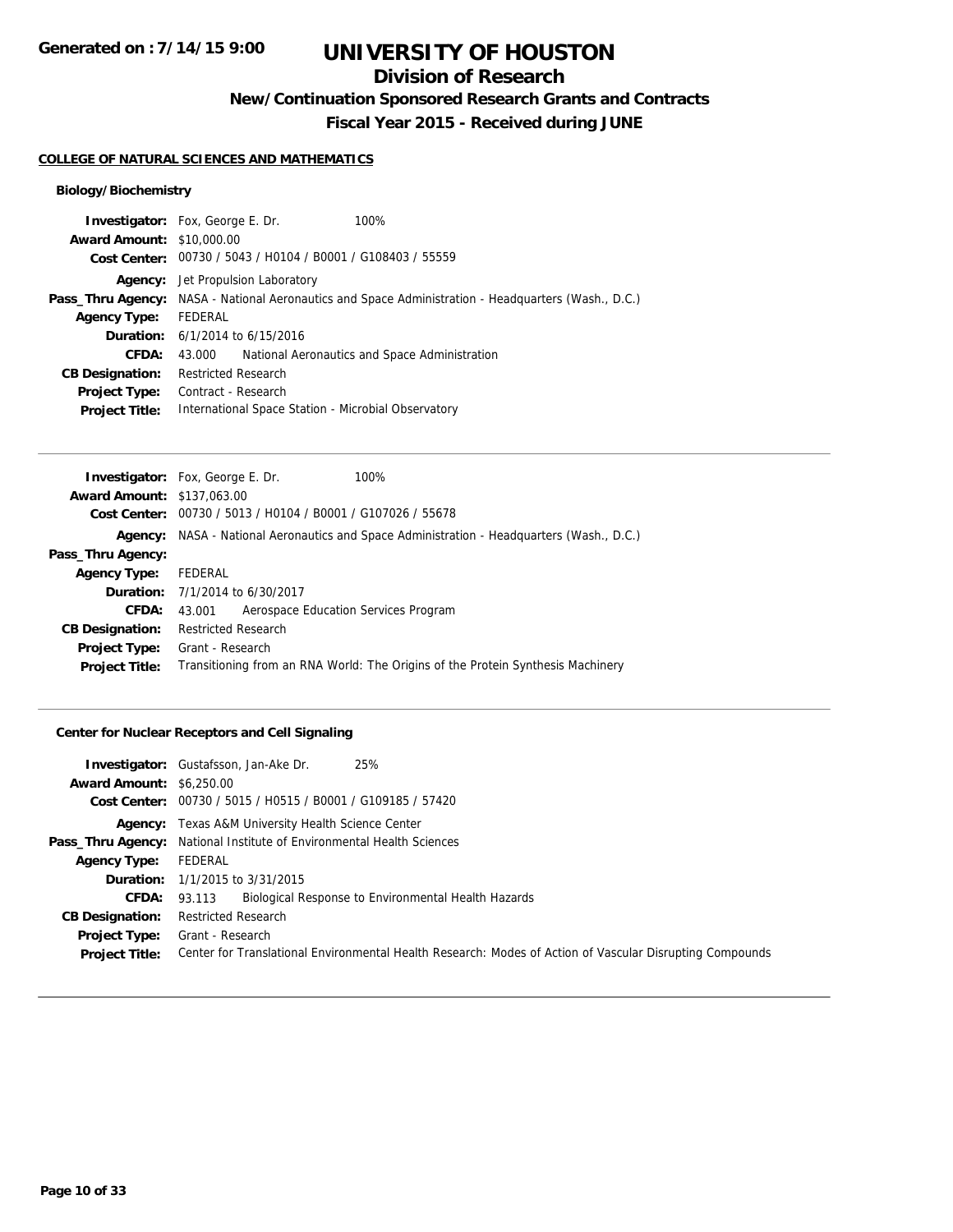# **Division of Research**

**New/Continuation Sponsored Research Grants and Contracts**

**Fiscal Year 2015 - Received during JUNE**

#### **COLLEGE OF NATURAL SCIENCES AND MATHEMATICS**

## **Center for Nuclear Receptors and Cell Signaling**

|                                 | <b>Investigator:</b> Bondesson Bolin, Eva Maria Dr. 25%                                                  |
|---------------------------------|----------------------------------------------------------------------------------------------------------|
| <b>Award Amount: \$6,250.00</b> |                                                                                                          |
|                                 | Cost Center: 00730 / 5015 / H0515 / B0001 / G109185 / 57420                                              |
|                                 | <b>Agency:</b> Texas A&M University Health Science Center                                                |
|                                 | <b>Pass_Thru Agency:</b> National Institute of Environmental Health Sciences                             |
| <b>Agency Type:</b>             | FEDERAL                                                                                                  |
|                                 | <b>Duration:</b> 1/1/2015 to 3/31/2015                                                                   |
| CFDA:                           | Biological Response to Environmental Health Hazards<br>93.113                                            |
| <b>CB Designation:</b>          | <b>Restricted Research</b>                                                                               |
| <b>Project Type:</b>            | Grant - Research                                                                                         |
| <b>Project Title:</b>           | Center for Translational Environmental Health Research: Modes of Action of Vascular Disrupting Compounds |

| <b>Investigator:</b> Lin, Chin-Yo Dr. | 50%                                                         |
|---------------------------------------|-------------------------------------------------------------|
| <b>Award Amount: \$12,500.00</b>      |                                                             |
|                                       | Cost Center: 00730 / 5021 / H0515 / B0001 / C109015 / 57519 |
|                                       | <b>Agency:</b> Golfers Against Cancer                       |
| Pass_Thru Agency:                     |                                                             |
| Agency Type: NON PROFIT               |                                                             |
|                                       | <b>Duration:</b> $3/1/2015$ to $2/28/2016$                  |
| CFDA:                                 |                                                             |
| <b>CB Designation:</b>                | <b>Restricted Research</b>                                  |
| <b>Project Type:</b>                  | Grant - Research                                            |
| <b>Project Title:</b>                 | Targeting Liver X Receptors in Pancreatic Cancer            |

## **Chemistry**

| <b>Investigator:</b> Daugulis, Olafs Dr. |                                                               |  | 100%                                                        |  |
|------------------------------------------|---------------------------------------------------------------|--|-------------------------------------------------------------|--|
| <b>Award Amount: \$285,950.00</b>        |                                                               |  |                                                             |  |
|                                          | Cost Center: 00730 / 5013 / H0107 / B0001 / G105517 / 53062   |  |                                                             |  |
|                                          | <b>Agency:</b> National Institutes of Health                  |  |                                                             |  |
| Pass_Thru Agency:                        |                                                               |  |                                                             |  |
| <b>Agency Type:</b>                      | FEDERAL                                                       |  |                                                             |  |
|                                          | <b>Duration:</b> 6/1/2013 to 5/31/2017                        |  |                                                             |  |
| <b>CFDA:</b>                             | 93.859                                                        |  | Pharmacology, Physiology, and Biological Chemistry Research |  |
| <b>CB Designation:</b>                   | <b>Restricted Research</b>                                    |  |                                                             |  |
| <b>Project Type:</b>                     | Grant - Research                                              |  |                                                             |  |
| <b>Project Title:</b>                    | New Methods for Direct Carbon-Hydrogen Bond Functionalization |  |                                                             |  |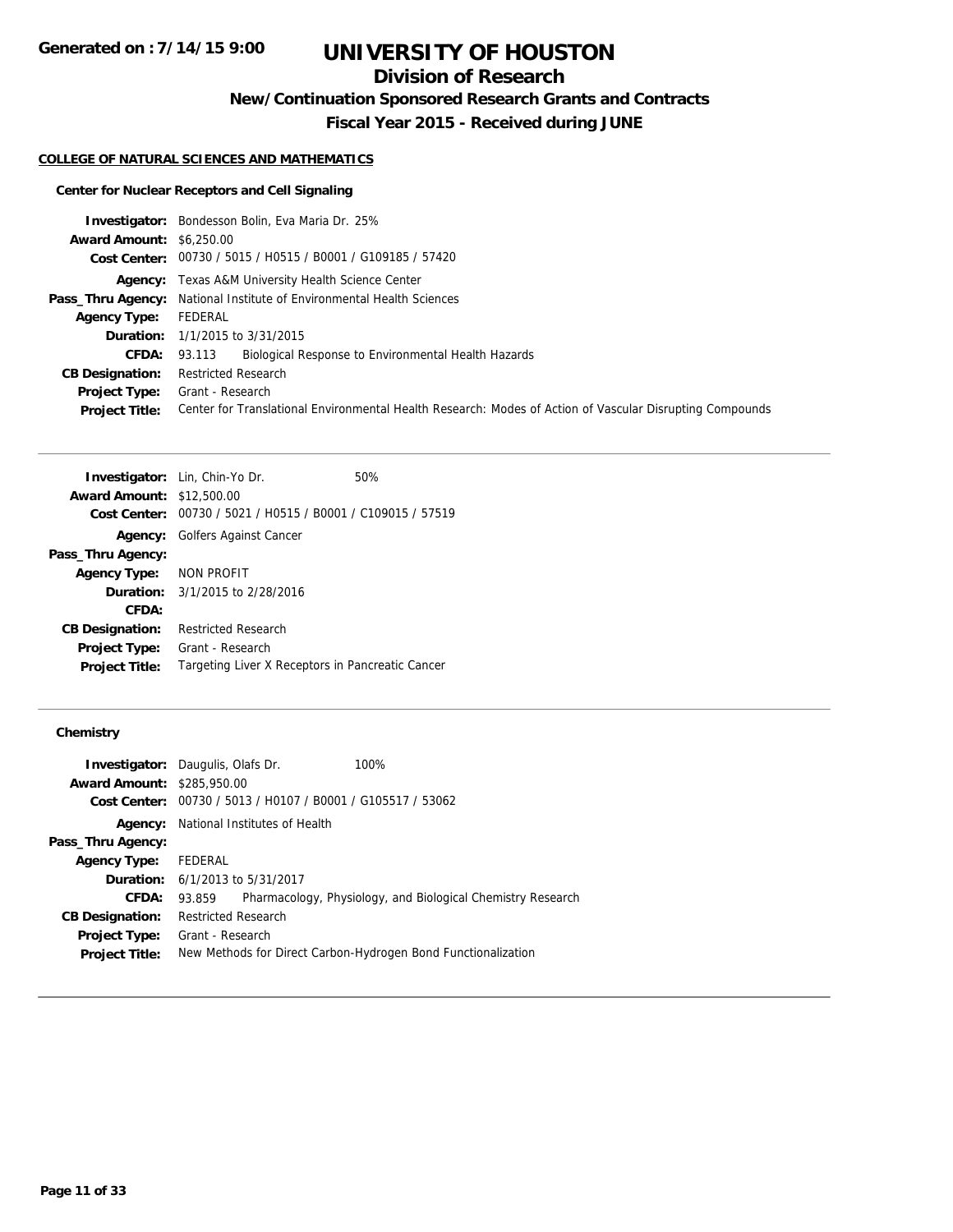# **Division of Research**

**New/Continuation Sponsored Research Grants and Contracts**

**Fiscal Year 2015 - Received during JUNE**

## **COLLEGE OF NATURAL SCIENCES AND MATHEMATICS**

## **Chemistry**

|                                  | <b>Investigator:</b> Teets, Thomas Dr.         | 100%                                                                           |
|----------------------------------|------------------------------------------------|--------------------------------------------------------------------------------|
| <b>Award Amount: \$55,000.00</b> |                                                |                                                                                |
| Cost Center:                     | 00730 / 5021 / H0107 / B0001 / C108273 / 57487 |                                                                                |
| Agency:                          | Petroleum Research Fund                        |                                                                                |
| Pass_Thru Agency:                |                                                |                                                                                |
| <b>Agency Type:</b>              | NON PROFIT                                     |                                                                                |
|                                  | <b>Duration:</b> 6/1/2015 to 8/31/2017         |                                                                                |
| CFDA:                            |                                                |                                                                                |
| <b>CB Designation:</b>           | <b>Restricted Research</b>                     |                                                                                |
| <b>Project Type:</b>             | Grant - Research                               |                                                                                |
| <b>Project Title:</b>            |                                                | Two-Stage Catalytic Aerobic Oxidation of Alkanes with Iridium Pincer Complexes |
|                                  |                                                |                                                                                |

|                                   | <b>Investigator:</b> Halasyamani, P. Shiv Dr.<br>100%                                                                              |
|-----------------------------------|------------------------------------------------------------------------------------------------------------------------------------|
| <b>Award Amount: \$495,350.00</b> |                                                                                                                                    |
| Cost Center:                      | 00730 / 5013 / H0107 / B0001 / G109155 / 57260                                                                                     |
|                                   | <b>Agency:</b> National Science Foundation                                                                                         |
| Pass_Thru Agency:                 |                                                                                                                                    |
| <b>Agency Type:</b>               | FEDERAL                                                                                                                            |
|                                   | <b>Duration:</b> $6/1/2015$ to $5/31/2018$                                                                                         |
| <b>CFDA:</b>                      | Mathematical and Physical Sciences<br>47.049                                                                                       |
| <b>CB Designation:</b>            | <b>Restricted Research</b>                                                                                                         |
| <b>Project Type:</b>              | Grant - Research                                                                                                                   |
| <b>Project Title:</b>             | SusChEM: New Functional Inorganic Materials: Fluoride-Carbonates for Deep UV NLO Applications and Multiferroic<br><b>Fluorides</b> |

## **Computer Science**

|                                  | <b>Investigator:</b> Chapman, Barbara M. Dr.                | 50% |
|----------------------------------|-------------------------------------------------------------|-----|
| <b>Award Amount: \$35,000.00</b> |                                                             |     |
|                                  | Cost Center: 00730 / 5021 / H0246 / B0001 / G106248 / 53943 |     |
|                                  | <b>Agency:</b> UT-Battelle, LLC                             |     |
| Pass_Thru Agency:                |                                                             |     |
| <b>Agency Type:</b>              | NON PROFIT                                                  |     |
|                                  | <b>Duration:</b> 11/1/2012 to 10/31/2015                    |     |
| CFDA:                            |                                                             |     |
| <b>CB Designation:</b>           | <b>Restricted Research</b>                                  |     |
| <b>Project Type:</b>             | Contract - Research                                         |     |
| <b>Project Title:</b>            | OpenSHMEM Support                                           |     |
|                                  |                                                             |     |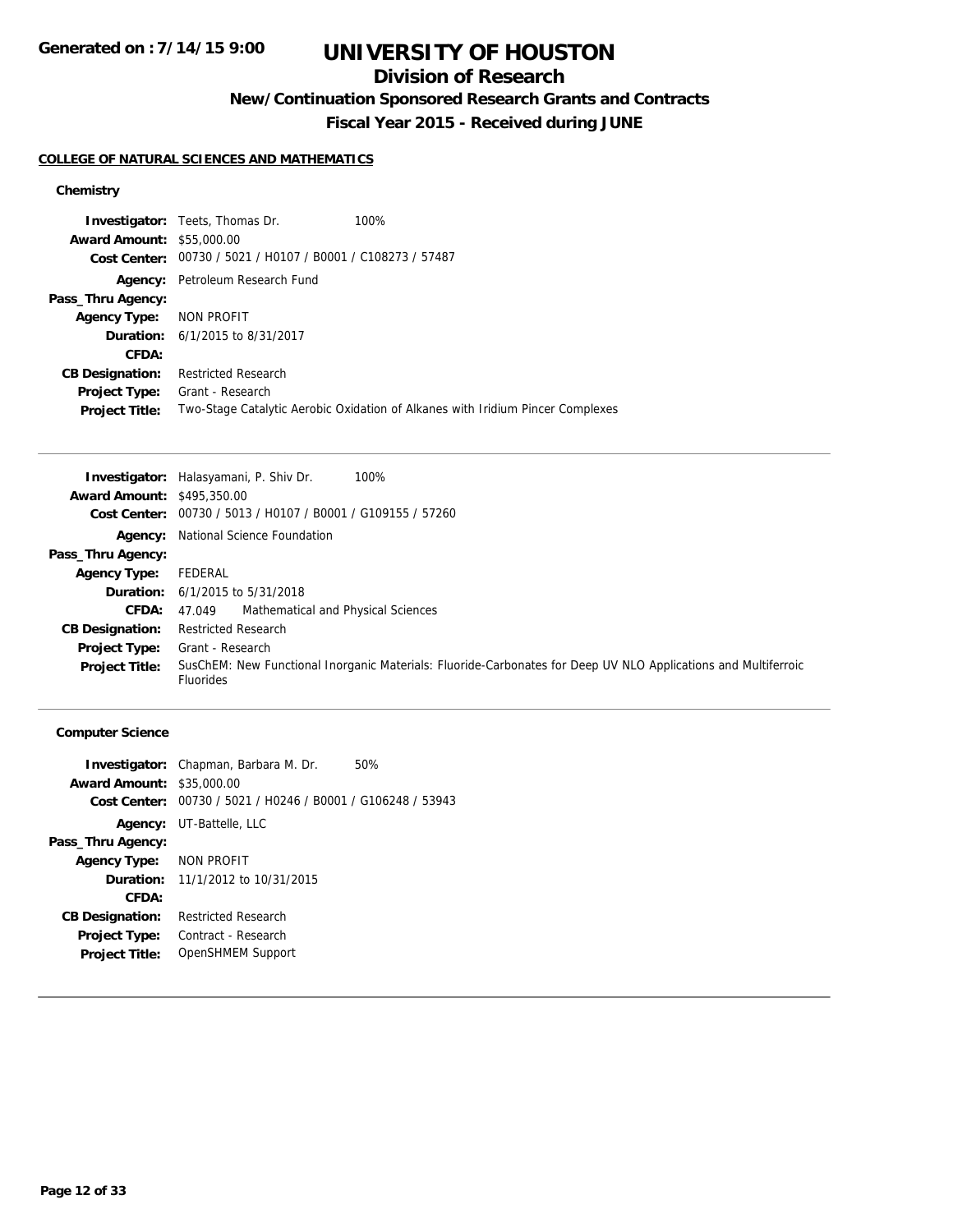# **Division of Research**

**New/Continuation Sponsored Research Grants and Contracts**

**Fiscal Year 2015 - Received during JUNE**

## **COLLEGE OF NATURAL SCIENCES AND MATHEMATICS**

### **Computer Science**

|                                                | 25%<br>Investigator: Yan, Yonghong Dr.                                                                            |
|------------------------------------------------|-------------------------------------------------------------------------------------------------------------------|
| <b>Award Amount: \$76,550.25</b>               | Cost Center: 00730 / 5015 / H0246 / B0001 / G107628 / 57459                                                       |
|                                                | Agency: Texas Tech University                                                                                     |
|                                                | Pass_Thru Agency: National Science Foundation                                                                     |
| <b>Agency Type:</b>                            | <b>FEDERAL</b>                                                                                                    |
|                                                | <b>Duration:</b> 8/1/2014 to 4/30/2017                                                                            |
| <b>CFDA:</b>                                   | Computer and Information Science and Engineering (CISE)<br>47.070                                                 |
| <b>CB Designation:</b><br>Project Type:        | <b>Restricted Research</b><br>Grant - Research                                                                    |
| <b>Project Title:</b>                          | SHF:Medium:Collaborative Research: Compute on Data Path: Combating Data Movement in High-Performance<br>Computing |
|                                                | Investigator: Chapman, Barbara M. Dr.<br>25%                                                                      |
| <b>Award Amount: \$76,550.25</b>               | Cost Center: 00730 / 5015 / H0246 / B0001 / G107628 / 57459                                                       |
|                                                | Agency: Texas Tech University                                                                                     |
|                                                | Pass_Thru Agency: National Science Foundation                                                                     |
| <b>Agency Type:</b>                            | <b>FEDERAL</b>                                                                                                    |
|                                                | <b>Duration:</b> 8/1/2014 to 4/30/2017                                                                            |
| <b>CFDA:</b>                                   | 47.070<br>Computer and Information Science and Engineering (CISE)<br><b>Restricted Research</b>                   |
| <b>CB Designation:</b><br><b>Project Type:</b> | Grant - Research                                                                                                  |
| <b>Project Title:</b>                          | SHF:Medium:Collaborative Research: Compute on Data Path: Combating Data Movement in High-Performance<br>Computing |
|                                                | 100%<br>Investigator: Chapman, Barbara M. Dr.                                                                     |
| <b>Award Amount: \$80,000.00</b>               |                                                                                                                   |
|                                                | Cost Center: 00730 / 5022 / H0108 / B0001 / G098867 / 44268                                                       |
| <b>Agency: Total</b>                           |                                                                                                                   |
| Pass_Thru Agency:                              |                                                                                                                   |
| <b>Agency Type:</b>                            | <b>PROFIT</b>                                                                                                     |
| CFDA:                                          | <b>Duration:</b> 2/1/2009 to 12/31/2015                                                                           |
| <b>CB Designation:</b>                         | <b>Restricted Research</b>                                                                                        |
| <b>Project Type:</b>                           | Grant - Research                                                                                                  |
| <b>Project Title:</b>                          | Co-Array Fortran Language Enhancement and Reference Implementation                                                |
|                                                |                                                                                                                   |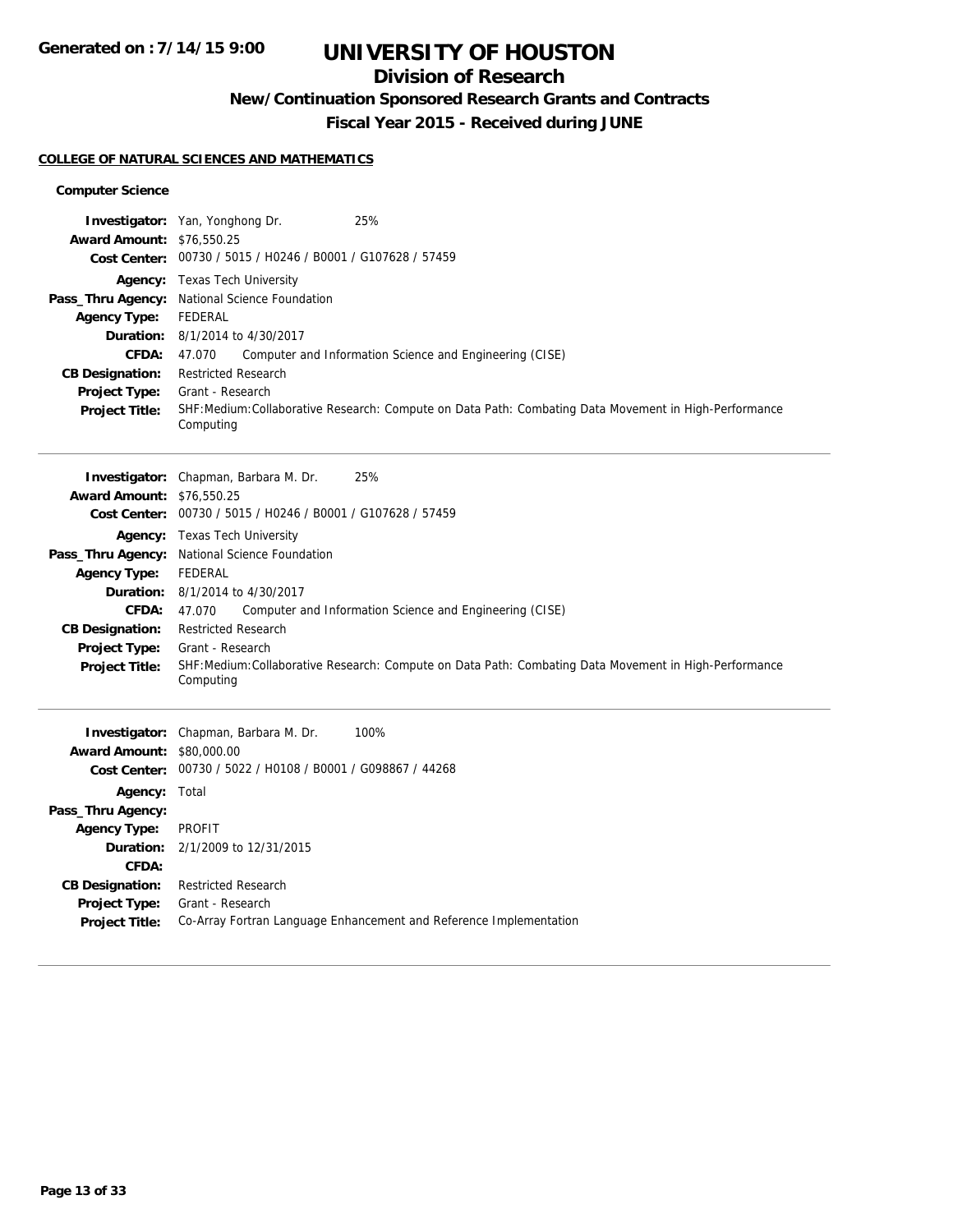# **Division of Research**

**New/Continuation Sponsored Research Grants and Contracts**

**Fiscal Year 2015 - Received during JUNE**

#### **COLLEGE OF NATURAL SCIENCES AND MATHEMATICS**

### **Computer Science**

| <b>Investigator:</b> Cheng, Albert M. K. Dr. |                                            |  | 100%                                                                         |
|----------------------------------------------|--------------------------------------------|--|------------------------------------------------------------------------------|
| <b>Award Amount: \$16,000.00</b>             |                                            |  |                                                                              |
|                                              |                                            |  | Cost Center: 00730 / 5013 / H0108 / B0001 / G106930 / 53238                  |
|                                              | <b>Agency:</b> National Science Foundation |  |                                                                              |
| Pass_Thru Agency:                            |                                            |  |                                                                              |
| <b>Agency Type:</b>                          | FEDERAL                                    |  |                                                                              |
|                                              | <b>Duration:</b> 5/17/2013 to 8/31/2016    |  |                                                                              |
| CFDA:                                        | 47.070                                     |  | Computer and Information Science and Engineering (CISE)                      |
| <b>CB Designation:</b>                       | <b>Restricted Research</b>                 |  |                                                                              |
| <b>Project Type:</b>                         | Grant - Research                           |  |                                                                              |
| <b>Project Title:</b>                        |                                            |  | SHF: Small: Real-Time Scheduling and Analysis of Functional Reactive Systems |
|                                              |                                            |  |                                                                              |

#### **Earth & Atmospheric Sciences**

| <b>Investigator:</b> Sager, William Dr.<br>100%                             |
|-----------------------------------------------------------------------------|
| <b>Award Amount: \$9,000.00</b>                                             |
| Cost Center: 00730 / 5013 / H0109 / B0100 / C108440 / 55419                 |
| Consortium for Ocean Leadership (COL)                                       |
| Pass_Thru Agency: National Science Foundation                               |
| Agency Type: FEDERAL                                                        |
| <b>Duration:</b> 7/30/2014 to 1/31/2016                                     |
| Geosciences<br>47.050                                                       |
| <b>CB Designation:</b> Non Restricted Research                              |
| Grant - Research                                                            |
| IODP Expedition 352 Izu Bonin Mariana: Forearc Aboard the JOIDES Resolution |
|                                                                             |

## **Physics**

| <b>Award Amount: \$5,850.00</b> | <b>Investigator:</b> Cheung, Margaret Dr.<br>13%            |  |  |
|---------------------------------|-------------------------------------------------------------|--|--|
|                                 | Cost Center: 00730 / 5014 / H0062 / A0001 / G107514 / 54894 |  |  |
| Agency:                         | Texas Higher Education Coordinating Board                   |  |  |
| Pass_Thru Agency:               | U.S. Department of Education                                |  |  |
| <b>Agency Type:</b>             | <b>FEDERAL</b>                                              |  |  |
|                                 | <b>Duration:</b> $2/1/2014$ to $4/30/2016$                  |  |  |
| CFDA:                           | <b>Improving Teacher Quality State Grants</b><br>84.367     |  |  |
| <b>CB Designation:</b>          | Non Research                                                |  |  |
| Project Type:                   | Grant - Instruction                                         |  |  |
| <b>Project Title:</b>           | Science Teaching Equity Program- Grades 4 through 12        |  |  |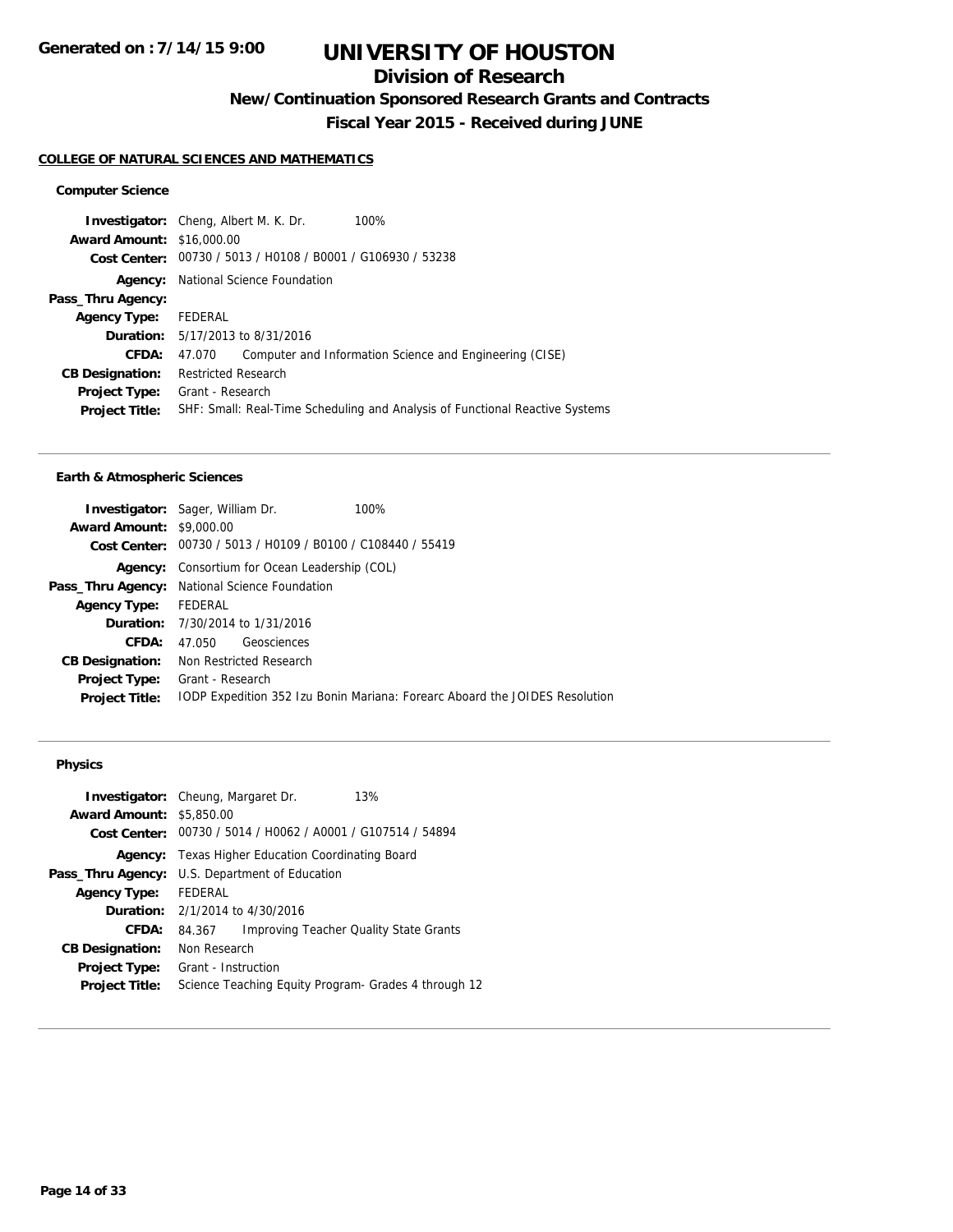# **Division of Research**

**New/Continuation Sponsored Research Grants and Contracts**

**Fiscal Year 2015 - Received during JUNE**

#### **COLLEGE OF NATURAL SCIENCES AND MATHEMATICS**

### **Physics**

|                                 | <b>Investigator:</b> Forrest, Rebecca Dr.<br>14%      |  |                                                             |
|---------------------------------|-------------------------------------------------------|--|-------------------------------------------------------------|
| <b>Award Amount: \$6,300.00</b> |                                                       |  |                                                             |
|                                 |                                                       |  | Cost Center: 00730 / 5014 / H0062 / A0001 / G107514 / 54894 |
| Agency:                         | Texas Higher Education Coordinating Board             |  |                                                             |
|                                 | <b>Pass_Thru Agency:</b> U.S. Department of Education |  |                                                             |
| <b>Agency Type:</b>             | FEDERAL                                               |  |                                                             |
|                                 | <b>Duration:</b> $2/1/2014$ to $4/30/2016$            |  |                                                             |
| CFDA:                           | 84.367                                                |  | <b>Improving Teacher Quality State Grants</b>               |
| <b>CB Designation:</b>          | Non Research                                          |  |                                                             |
| <b>Project Type:</b>            | Grant - Instruction                                   |  |                                                             |
| <b>Project Title:</b>           | Science Teaching Equity Program- Grades 4 through 12  |  |                                                             |

#### **COLLEGE OF OPTOMETRY**

### **Optometry Vision Sciences**

|                                  | <b>Investigator:</b> Patel, Nimesh Dr.<br>100%                                                       |
|----------------------------------|------------------------------------------------------------------------------------------------------|
| <b>Award Amount: \$12,829.00</b> |                                                                                                      |
|                                  | Cost Center: 00730 / 5043 / H0114 / B0001 / G109346 / 57477                                          |
| Agency:                          | Wyle Science Technology and Engineering Group                                                        |
|                                  | <b>Pass_Thru Agency:</b> NASA - National Aeronautics and Space Administration - Johnson Space Center |
| <b>Agency Type:</b>              | <b>FEDERAL</b>                                                                                       |
|                                  | <b>Duration:</b> 12/1/2014 to 9/30/2015                                                              |
| CFDA:                            | Space Operations<br>43.007                                                                           |
| <b>CB Designation:</b>           | <b>Restricted Research</b>                                                                           |
|                                  | <b>Project Type:</b> Contract - Research                                                             |
| <b>Project Title:</b>            | <b>SD-OCT Analysis</b>                                                                               |

## **COLLEGE OF PHARMACY**

#### **Clinical Pharmacy & Administration**

| <b>Award Amount: \$143,344.80</b>             | <b>Investigator:</b> Garey, Kevin Dr.<br>Cost Center: 00730 / 5016 / H0118 / B0001 / C108991 / 57281 | 90% |
|-----------------------------------------------|------------------------------------------------------------------------------------------------------|-----|
| Agency:                                       | Texas Department of State Health Services                                                            |     |
| <b>Pass_Thru Agency:</b> State of Texas       |                                                                                                      |     |
| Agency Type: STATE                            |                                                                                                      |     |
|                                               | <b>Duration:</b> 9/1/2014 to 8/31/2015                                                               |     |
| CFDA:                                         |                                                                                                      |     |
| <b>CB Designation:</b>                        | <b>Restricted Research</b>                                                                           |     |
| <b>Project Type:</b><br><b>Project Title:</b> | Grant - Research<br>A Clinical Risk Index for Primary Clostridium Difficile Infection                |     |
|                                               |                                                                                                      |     |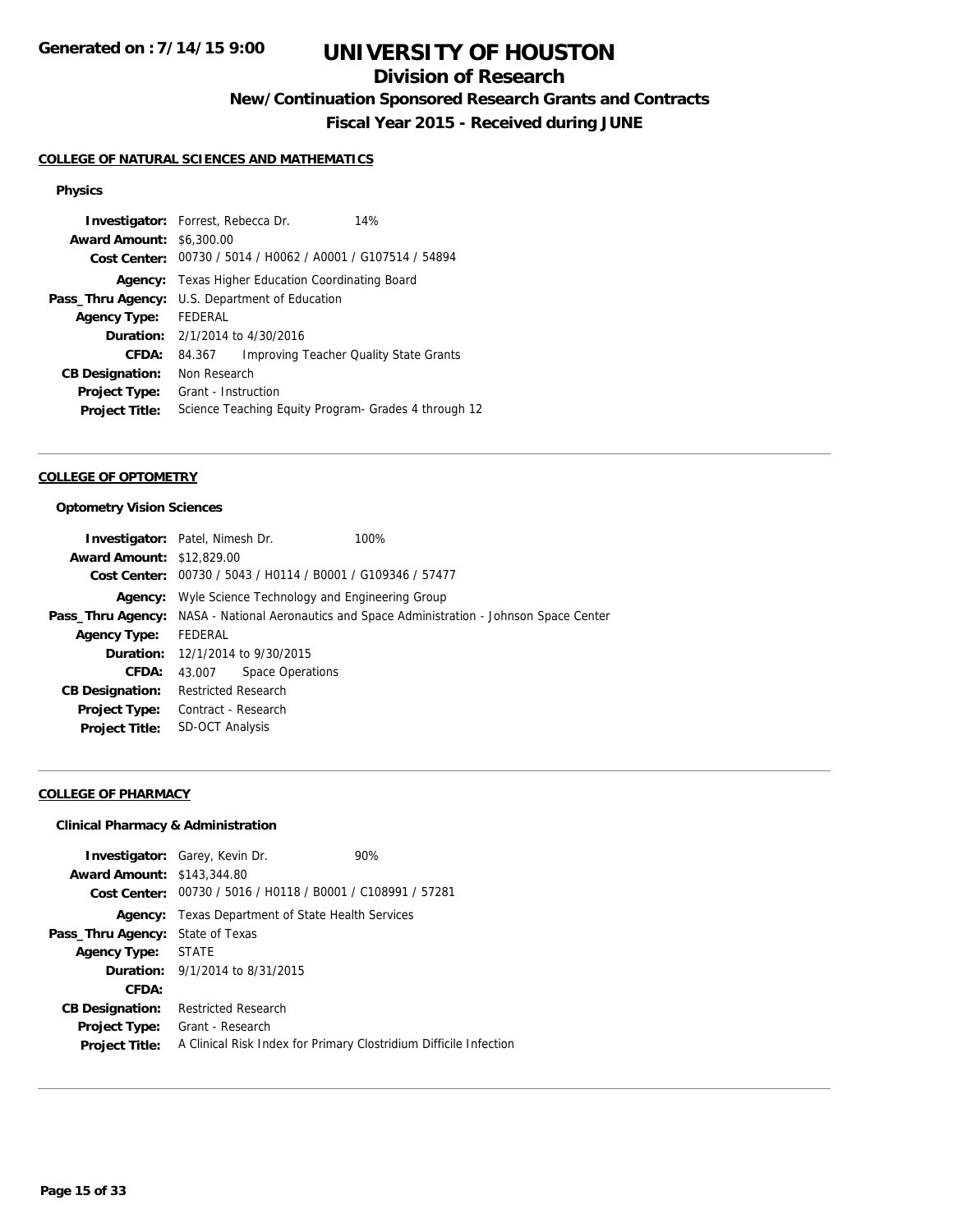# **Division of Research**

**New/Continuation Sponsored Research Grants and Contracts**

**Fiscal Year 2015 - Received during JUNE**

### **COLLEGE OF PHARMACY**

## **Clinical Pharmacy & Administration**

|                                  | <b>Investigator:</b> Garey, Kevin Dr.                       | 20%                                                                                                   |
|----------------------------------|-------------------------------------------------------------|-------------------------------------------------------------------------------------------------------|
| <b>Award Amount: \$17,186.80</b> |                                                             |                                                                                                       |
|                                  | Cost Center: 00730 / 5022 / H0118 / B0001 / C109229 / 57468 |                                                                                                       |
|                                  | <b>Agency:</b> Salix Pharmaceuticals                        |                                                                                                       |
| Pass_Thru Agency:                |                                                             |                                                                                                       |
| Agency Type:                     | PROFIT                                                      |                                                                                                       |
| Duration:                        | 4/2/2015 to 12/31/2016                                      |                                                                                                       |
| CFDA:                            |                                                             |                                                                                                       |
| <b>CB Designation:</b>           | <b>Restricted Research</b>                                  |                                                                                                       |
| Project Type:                    | Grant - Research                                            |                                                                                                       |
| <b>Project Title:</b>            |                                                             | Real-world Use of Crofelemer in HIV Patients on HAART with Treatment Failure to Other Anti-diarrheals |

|                                  | 20%<br><b>Investigator:</b> Beyda, Nicholas Dr.                                                       |
|----------------------------------|-------------------------------------------------------------------------------------------------------|
| <b>Award Amount: \$17,186.80</b> |                                                                                                       |
| Cost Center:                     | 00730 / 5022 / H0118 / B0001 / C109229 / 57468                                                        |
|                                  | <b>Agency:</b> Salix Pharmaceuticals                                                                  |
| Pass_Thru Agency:                |                                                                                                       |
| <b>Agency Type:</b>              | PROFIT                                                                                                |
|                                  | <b>Duration:</b> 4/2/2015 to 12/31/2016                                                               |
| CFDA:                            |                                                                                                       |
| <b>CB Designation:</b>           | <b>Restricted Research</b>                                                                            |
| Project Type:                    | Grant - Research                                                                                      |
| <b>Project Title:</b>            | Real-world Use of Crofelemer in HIV Patients on HAART with Treatment Failure to Other Anti-diarrheals |

| <b>Award Amount: \$51,560.40</b>                               | <b>Investigator:</b> Crutchley, Rustin Dr.<br>Cost Center: 00730 / 5022 / H0118 / B0001 / C109229 / 57468 | 60%                                                                                                   |
|----------------------------------------------------------------|-----------------------------------------------------------------------------------------------------------|-------------------------------------------------------------------------------------------------------|
| Pass_Thru Agency:                                              | <b>Agency:</b> Salix Pharmaceuticals                                                                      |                                                                                                       |
| <b>Agency Type:</b>                                            | PROFIT<br><b>Duration:</b> 4/2/2015 to 12/31/2016                                                         |                                                                                                       |
| <b>CFDA:</b><br><b>CB Designation:</b><br><b>Project Type:</b> | <b>Restricted Research</b><br>Grant - Research                                                            |                                                                                                       |
| <b>Project Title:</b>                                          |                                                                                                           | Real-world Use of Crofelemer in HIV Patients on HAART with Treatment Failure to Other Anti-diarrheals |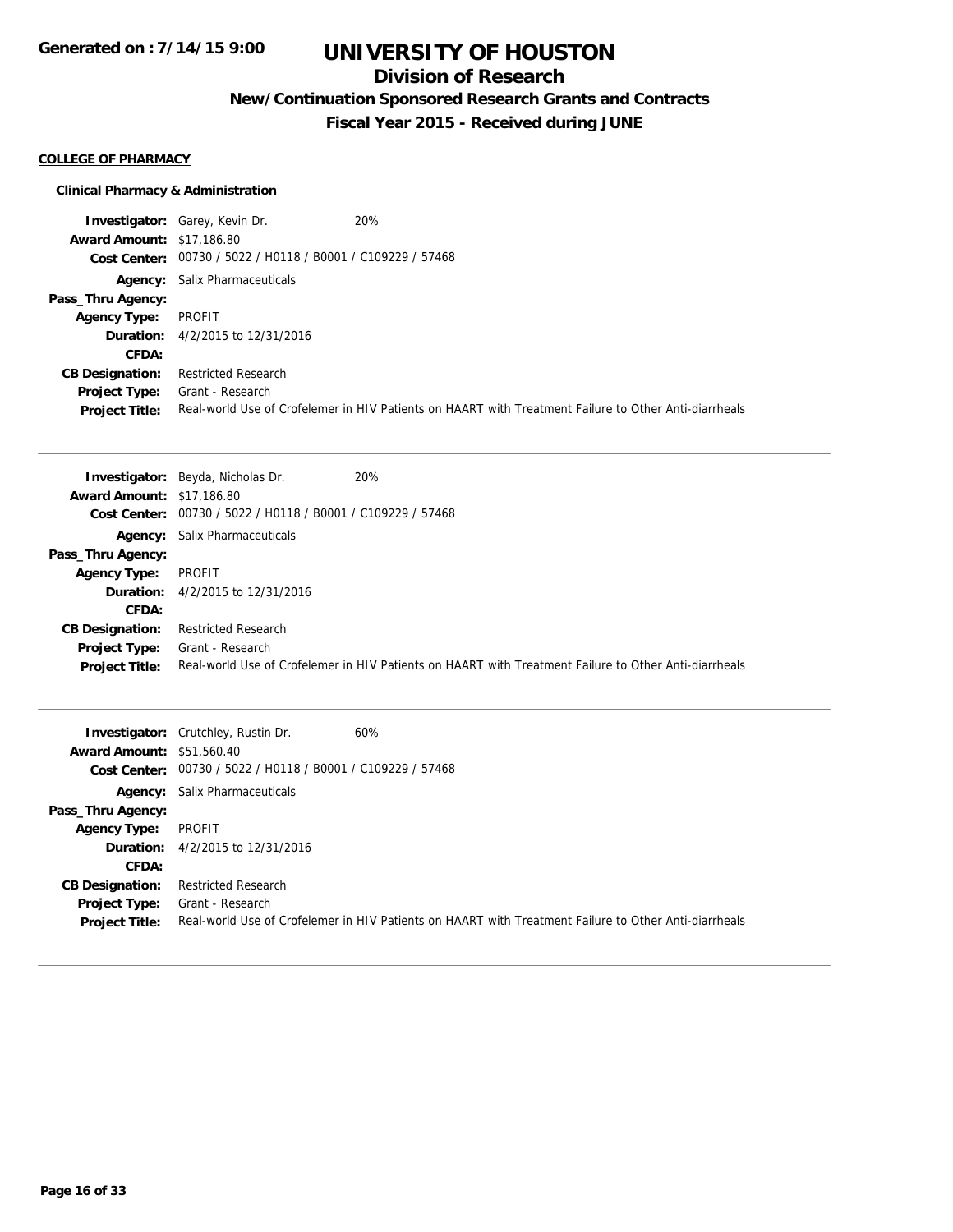# **Division of Research**

**New/Continuation Sponsored Research Grants and Contracts**

**Fiscal Year 2015 - Received during JUNE**

#### **COLLEGE OF PHARMACY**

#### **Clinical Pharmacy & Administration**

**Investigator:** Johnson, Michael Dr. 10% **Award Amount:** \$15,927.20 **Cost Center:** 00730 / 5016 / H0118 / B0001 / C108991 / 57281 **Agency:** Texas Department of State Health Services **Pass\_Thru Agency:** State of Texas **Agency Type:** STATE **Duration:** 9/1/2014 to 8/31/2015 **CFDA: CB Designation:** Restricted Research **Project Type:** Grant - Research **Project Title:** A Clinical Risk Index for Primary Clostridium Difficile Infection

#### **Heart and Kidney Institute**

|                                  | 10%<br><b>Investigator:</b> Banday, Anees Ahmad Dr.                                               |
|----------------------------------|---------------------------------------------------------------------------------------------------|
| <b>Award Amount: \$32,733.80</b> |                                                                                                   |
|                                  | Cost Center: 00730 / 5013 / H0117 / B0001 / G106060 / 53524                                       |
|                                  | <b>Agency:</b> National Institute of Diabetes and Digestive and Kidney Diseases                   |
| Pass_Thru Agency:                |                                                                                                   |
| <b>Agency Type:</b>              | FEDERAL                                                                                           |
|                                  | <b>Duration:</b> 7/1/2013 to 6/30/2017                                                            |
| <b>CFDA:</b>                     | Diabetes, Endocrinology and Metabolism Research<br>93.847                                         |
| <b>CB Designation:</b>           | <b>Restricted Research</b>                                                                        |
| Project Type:                    | Grant - Research                                                                                  |
| <b>Project Title:</b>            | Transcriptional Regulation of Renal Dopamine D1 Receptors in Hypertension During Oxidative Stress |
|                                  |                                                                                                   |

| <b>Award Amount: \$149,137.50</b> | <b>Investigator:</b> Asghar, Mohammad Dr.<br>50%<br>Cost Center: 00730 / 5013 / H0117 / B0001 / G103420 / 49540 |
|-----------------------------------|-----------------------------------------------------------------------------------------------------------------|
|                                   | <b>Agency:</b> National Institute on Aging                                                                      |
| Pass_Thru Agency:                 |                                                                                                                 |
| <b>Agency Type:</b>               | FEDERAL                                                                                                         |
|                                   | <b>Duration:</b> 9/15/2011 to 5/31/2016                                                                         |
| <b>CFDA:</b>                      | Aging Research<br>93.866                                                                                        |
| <b>CB Designation:</b>            | <b>Restricted Research</b>                                                                                      |
| <b>Project Type:</b>              | Grant - Research                                                                                                |
| <b>Project Title:</b>             | Renal Dopmaine and Angiotension II Receptor Function in Age-Related Hypertension                                |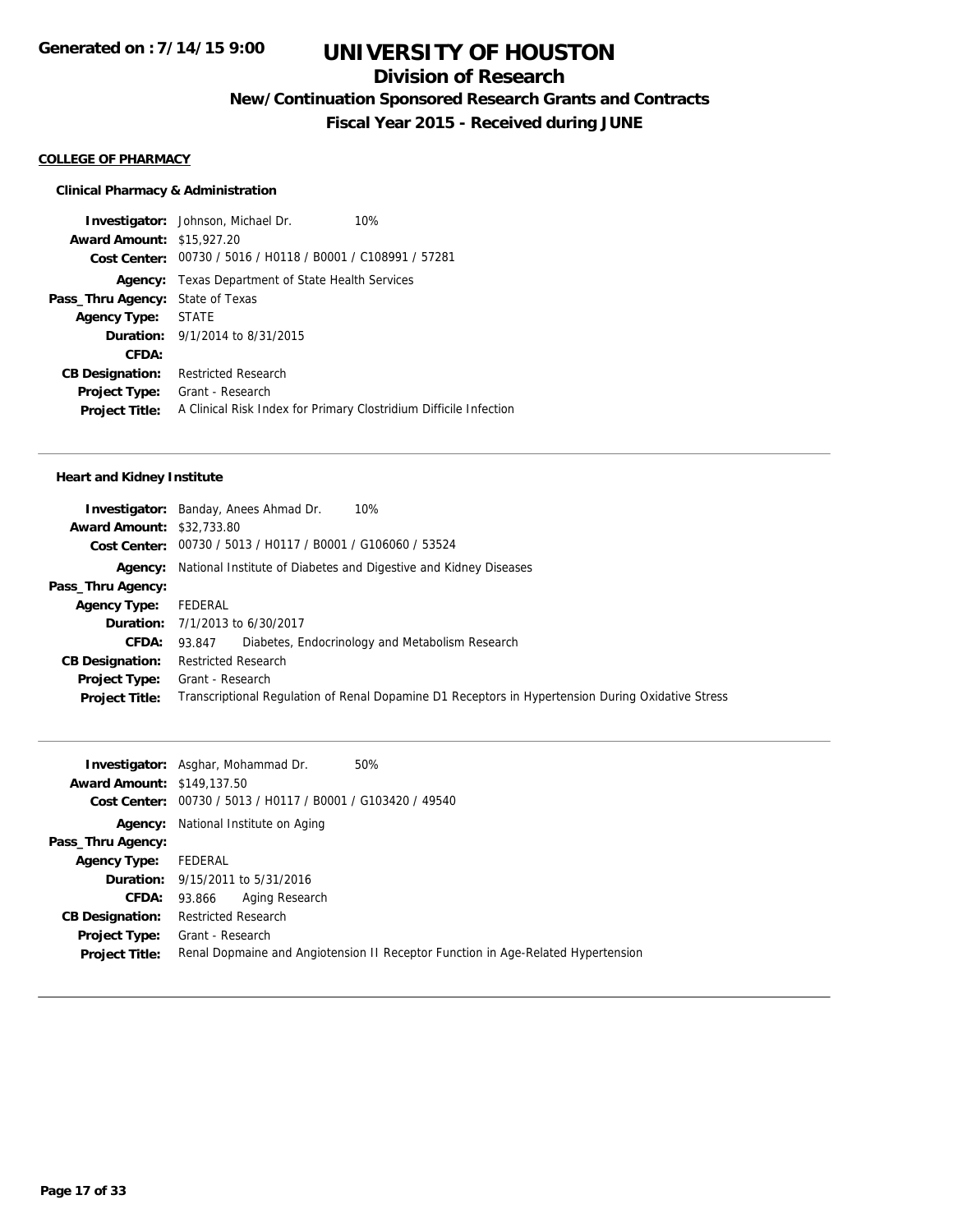# **Division of Research**

**New/Continuation Sponsored Research Grants and Contracts**

**Fiscal Year 2015 - Received during JUNE**

#### **COLLEGE OF PHARMACY**

## **Heart and Kidney Institute**

|                                   | <b>Investigator:</b> Lokhandwala, Mustafa F. Dr. 40%                                              |
|-----------------------------------|---------------------------------------------------------------------------------------------------|
| <b>Award Amount: \$130,935.20</b> |                                                                                                   |
|                                   | Cost Center: 00730 / 5013 / H0117 / B0001 / G106060 / 53524                                       |
|                                   | <b>Agency:</b> National Institute of Diabetes and Digestive and Kidney Diseases                   |
| Pass_Thru Agency:                 |                                                                                                   |
| <b>Agency Type:</b>               | FEDERAL                                                                                           |
|                                   | <b>Duration:</b> 7/1/2013 to 6/30/2017                                                            |
| <b>CFDA:</b>                      | Diabetes, Endocrinology and Metabolism Research<br>93.847                                         |
| <b>CB Designation:</b>            | Restricted Research                                                                               |
| <b>Project Type:</b>              | Grant - Research                                                                                  |
| <b>Project Title:</b>             | Transcriptional Regulation of Renal Dopamine D1 Receptors in Hypertension During Oxidative Stress |
|                                   |                                                                                                   |

#### **Pharmacological and Pharmaceutical Sciences**

| <b>Investigator:</b> Asghar, Mohammad Dr.<br>50%<br><b>Award Amount: \$149,137.50</b>                |
|------------------------------------------------------------------------------------------------------|
| Cost Center: 00730 / 5013 / H0117 / B0001 / G103420 / 49540                                          |
| National Institute on Aging                                                                          |
|                                                                                                      |
| Agency Type: FEDERAL                                                                                 |
| <b>Duration:</b> 9/15/2011 to 5/31/2016                                                              |
| Aging Research<br><b>CFDA: 93.866</b>                                                                |
| <b>Restricted Research</b>                                                                           |
| Grant - Research<br>Renal Dopmaine and Angiotension II Receptor Function in Age-Related Hypertension |
|                                                                                                      |

|                                  | <b>Investigator:</b> Banday, Anees Ahmad Dr.<br>10%                                               |
|----------------------------------|---------------------------------------------------------------------------------------------------|
| <b>Award Amount: \$32,733.80</b> |                                                                                                   |
|                                  | Cost Center: 00730 / 5013 / H0117 / B0001 / G106060 / 53524                                       |
|                                  | <b>Agency:</b> National Institute of Diabetes and Digestive and Kidney Diseases                   |
| Pass_Thru Agency:                |                                                                                                   |
| Agency Type:                     | FEDERAL                                                                                           |
|                                  | <b>Duration:</b> 7/1/2013 to 6/30/2017                                                            |
| <b>CFDA:</b>                     | 93.847 Diabetes, Endocrinology and Metabolism Research                                            |
| <b>CB Designation:</b>           | <b>Restricted Research</b>                                                                        |
| <b>Project Type:</b>             | Grant - Research                                                                                  |
| <b>Project Title:</b>            | Transcriptional Regulation of Renal Dopamine D1 Receptors in Hypertension During Oxidative Stress |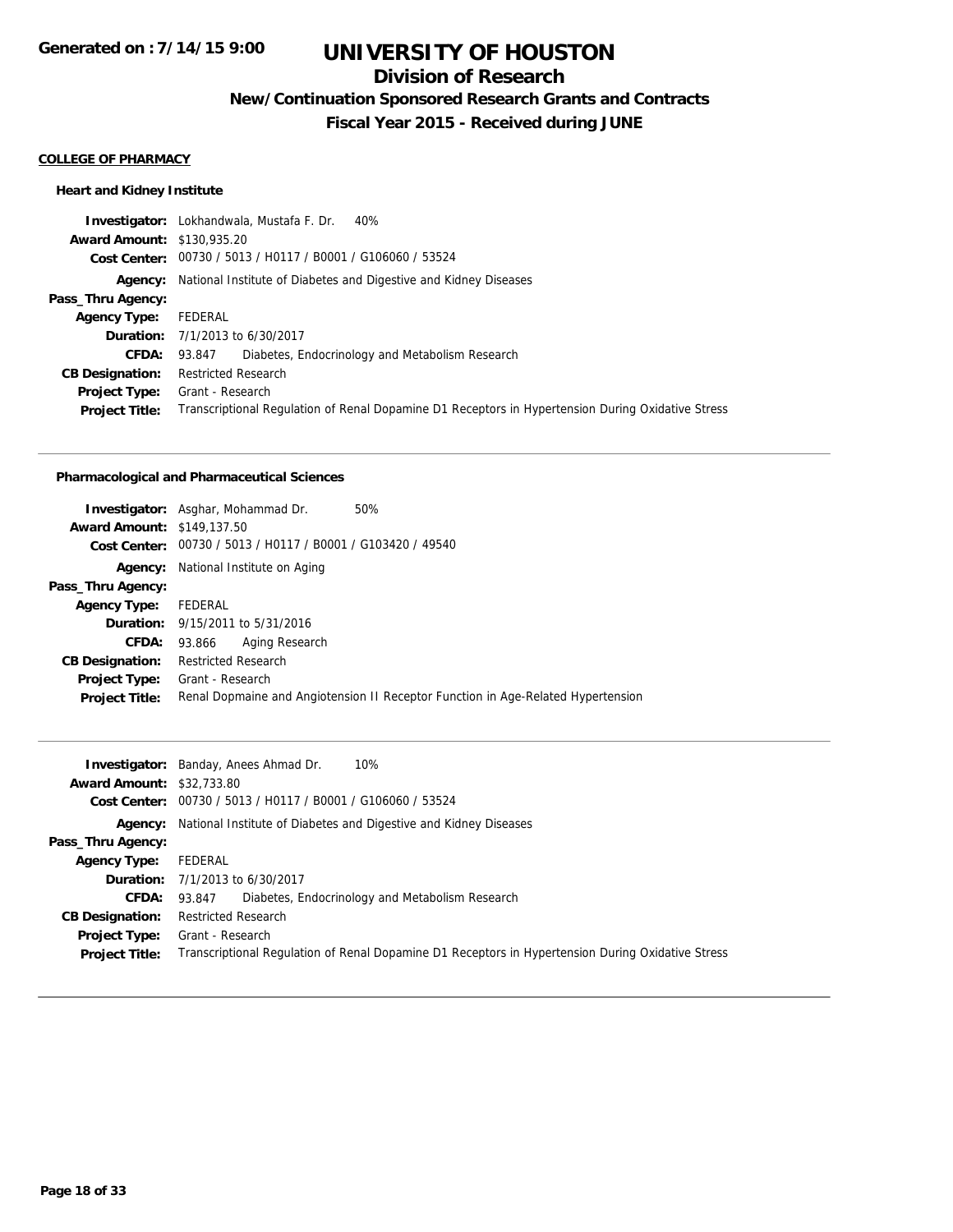# **Division of Research**

**New/Continuation Sponsored Research Grants and Contracts**

**Fiscal Year 2015 - Received during JUNE**

### **COLLEGE OF PHARMACY**

## **Pharmacological and Pharmaceutical Sciences**

|                                   | <b>Investigator:</b> Lokhandwala, Mustafa F. Dr. 40%                                              |
|-----------------------------------|---------------------------------------------------------------------------------------------------|
| <b>Award Amount: \$130,935.20</b> |                                                                                                   |
|                                   | Cost Center: 00730 / 5013 / H0117 / B0001 / G106060 / 53524                                       |
|                                   | <b>Agency:</b> National Institute of Diabetes and Digestive and Kidney Diseases                   |
| Pass_Thru Agency:                 |                                                                                                   |
| <b>Agency Type:</b>               | FEDERAL                                                                                           |
|                                   | <b>Duration:</b> 7/1/2013 to 6/30/2017                                                            |
| <b>CFDA:</b>                      | Diabetes, Endocrinology and Metabolism Research<br>93.847                                         |
| <b>CB Designation:</b>            | Restricted Research                                                                               |
| Project Type:                     | Grant - Research                                                                                  |
| <b>Project Title:</b>             | Transcriptional Regulation of Renal Dopamine D1 Receptors in Hypertension During Oxidative Stress |

| <b>Award Amount: \$398,273.00</b>                                                                            |  |  |  |
|--------------------------------------------------------------------------------------------------------------|--|--|--|
| Cost Center: 00730 / 5013 / H0117 / B0001 / G107171 / 55612                                                  |  |  |  |
| National Institutes of Health<br>Agency:                                                                     |  |  |  |
| Pass_Thru Agency:                                                                                            |  |  |  |
| FEDERAL<br><b>Agency Type:</b>                                                                               |  |  |  |
| <b>Duration:</b> $8/1/2014$ to $4/30/2018$                                                                   |  |  |  |
| Pharmacology, Physiology, and Biological Chemistry Research<br>CFDA:<br>93.859                               |  |  |  |
| <b>Restricted Research</b><br><b>CB Designation:</b>                                                         |  |  |  |
| Grant - Research<br>Project Type:                                                                            |  |  |  |
| Disposition of Flavonoids via Glucuronidation, Critical Role of Efflux Transporters<br><b>Project Title:</b> |  |  |  |

|                                 | 2%<br><b>Investigator:</b> Tejada-Simon, Maria Dr.                            |
|---------------------------------|-------------------------------------------------------------------------------|
| <b>Award Amount: \$4,986.58</b> |                                                                               |
|                                 | Cost Center: 00730 / 5013 / H0509 / B0100 / G105861 / 56044                   |
|                                 | <b>Agency:</b> National Institute on Drug Abuse                               |
| Pass_Thru Agency:               |                                                                               |
| <b>Agency Type:</b>             | FEDERAL                                                                       |
|                                 | <b>Duration:</b> 8/1/2014 to 3/31/2016                                        |
| <b>CFDA:</b>                    | 93.279 Drug Abuse Research Programs                                           |
| <b>CB Designation:</b>          | Restricted Research                                                           |
| Project Type:                   | Grant - Research                                                              |
| <b>Project Title:</b>           | University of Houston Drug Abuse Research Development Program II (UHDARDP II) |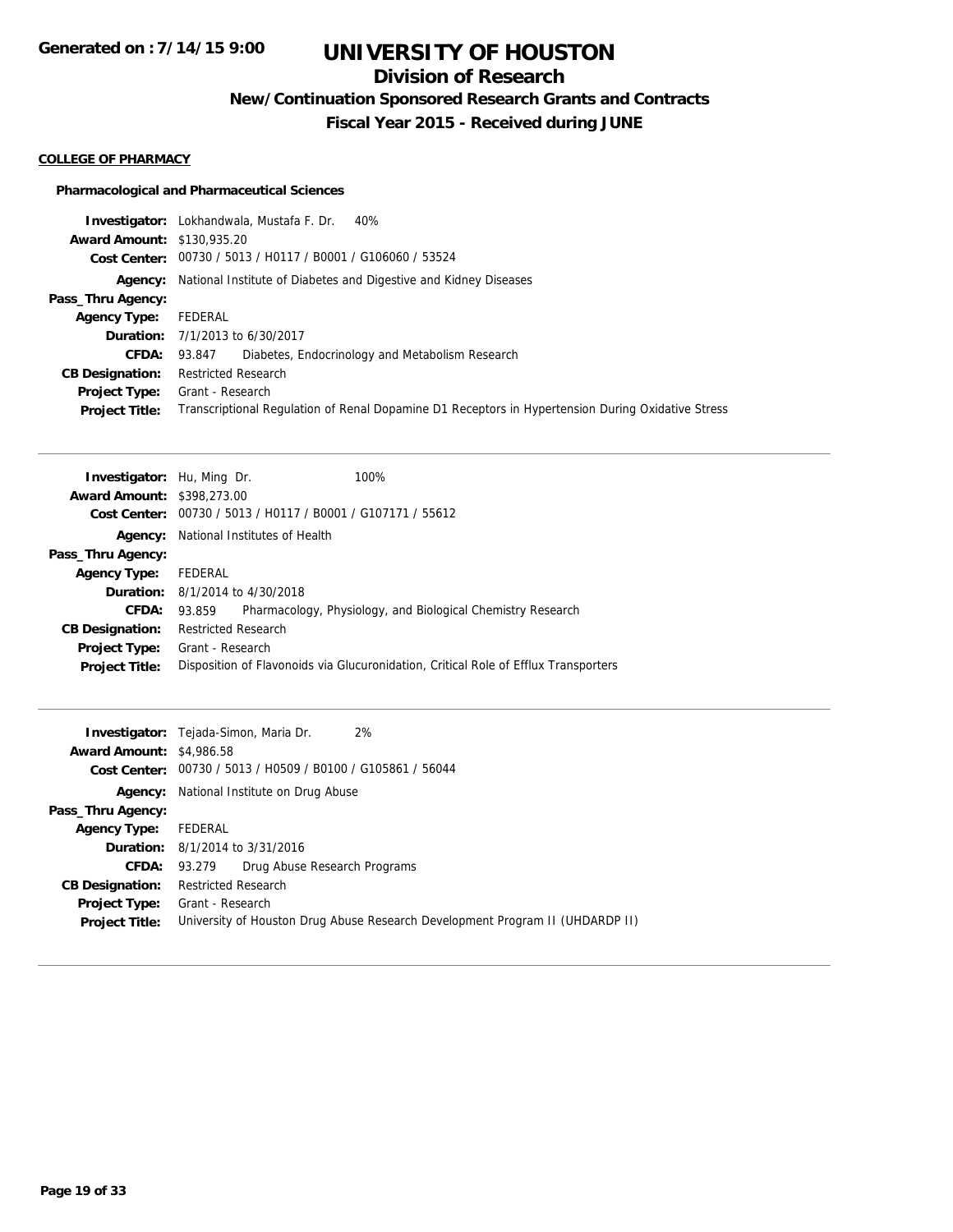# **Division of Research**

**New/Continuation Sponsored Research Grants and Contracts**

**Fiscal Year 2015 - Received during JUNE**

#### **COLLEGE OF PHARMACY**

### **Pharmacological and Pharmaceutical Sciences**

| <b>Award Amount: \$609,415.90</b><br>Cost Center: 00730 / 5013 / H0117 / B0001 / G109043 / 56105<br>National Institute of Health - Office of Extramural Research<br>Agency:<br>Pass_Thru Agency:<br>Agency Type: FEDERAL<br><b>Duration:</b> 9/1/2014 to 3/31/2018<br>CFDA:<br>Cancer Treatment Research<br>93.395<br><b>Restricted Research</b><br><b>CB Designation:</b><br>Grant - Research<br><b>Project Type:</b><br>Phosphatidylserine Targeted Tumor Cell Lytic Peptoids<br><b>Project Title:</b> | <b>Investigator:</b> Udugamasooriya, Damith Dr. 100% |
|----------------------------------------------------------------------------------------------------------------------------------------------------------------------------------------------------------------------------------------------------------------------------------------------------------------------------------------------------------------------------------------------------------------------------------------------------------------------------------------------------------|------------------------------------------------------|
|                                                                                                                                                                                                                                                                                                                                                                                                                                                                                                          |                                                      |
|                                                                                                                                                                                                                                                                                                                                                                                                                                                                                                          |                                                      |
|                                                                                                                                                                                                                                                                                                                                                                                                                                                                                                          |                                                      |
|                                                                                                                                                                                                                                                                                                                                                                                                                                                                                                          |                                                      |
|                                                                                                                                                                                                                                                                                                                                                                                                                                                                                                          |                                                      |
|                                                                                                                                                                                                                                                                                                                                                                                                                                                                                                          |                                                      |
|                                                                                                                                                                                                                                                                                                                                                                                                                                                                                                          |                                                      |
|                                                                                                                                                                                                                                                                                                                                                                                                                                                                                                          |                                                      |
|                                                                                                                                                                                                                                                                                                                                                                                                                                                                                                          |                                                      |
|                                                                                                                                                                                                                                                                                                                                                                                                                                                                                                          |                                                      |

|                                  | <b>Investigator:</b> Cuny, Gregory Dr.                | 100%                                              |
|----------------------------------|-------------------------------------------------------|---------------------------------------------------|
| <b>Award Amount: \$95,019.00</b> |                                                       |                                                   |
| <b>Cost Center:</b>              | 00730 / 5013 / H0117 / B0001 / G105191 / 50789        |                                                   |
| Agency:                          | <b>Brandels University</b>                            |                                                   |
| Pass_Thru Agency:                | National Institute of Allergy and Infectious Diseases |                                                   |
| <b>Agency Type:</b>              | FEDERAL                                               |                                                   |
| Duration:                        | 3/1/2012 to 5/31/2016                                 |                                                   |
| CFDA:                            | 93.855                                                | Allergy, Immunology, and Transplantation Research |
| <b>CB Designation:</b>           | <b>Restricted Research</b>                            |                                                   |
| <b>Project Type:</b>             | Grant - Research                                      |                                                   |
| <b>Project Title:</b>            | IMPDH-targeted antibiotics for select agents          |                                                   |
|                                  |                                                       |                                                   |

## **CULLEN COLLEGE OF ENGINEERING**

#### **Center for Integrated Bio and Nano Systems**

| <b>Award Amount: \$4,000.00</b> | <b>Investigator:</b> Bao, Jiming Dr.<br>50%                                                                           |
|---------------------------------|-----------------------------------------------------------------------------------------------------------------------|
|                                 | Cost Center: 00730 / 5013 / H0070 / B0001 / G106934 / 53317                                                           |
|                                 | <b>Agency:</b> National Science Foundation                                                                            |
| Pass_Thru Agency:               |                                                                                                                       |
| <b>Agency Type:</b>             | FEDERAL                                                                                                               |
|                                 | <b>Duration:</b> 6/1/2013 to 5/31/2017                                                                                |
| <b>CFDA:</b>                    | <b>Engineering Grants</b><br>47.041                                                                                   |
| <b>CB Designation:</b>          | <b>Restricted Research</b>                                                                                            |
| <b>Project Type:</b>            | Grant - Research                                                                                                      |
| <b>Project Title:</b>           | REU Supplement: CAREER: Doped Graphene: a Transformative Paradigm for Plasmonics and Two-Dimensional<br>Nanophotonics |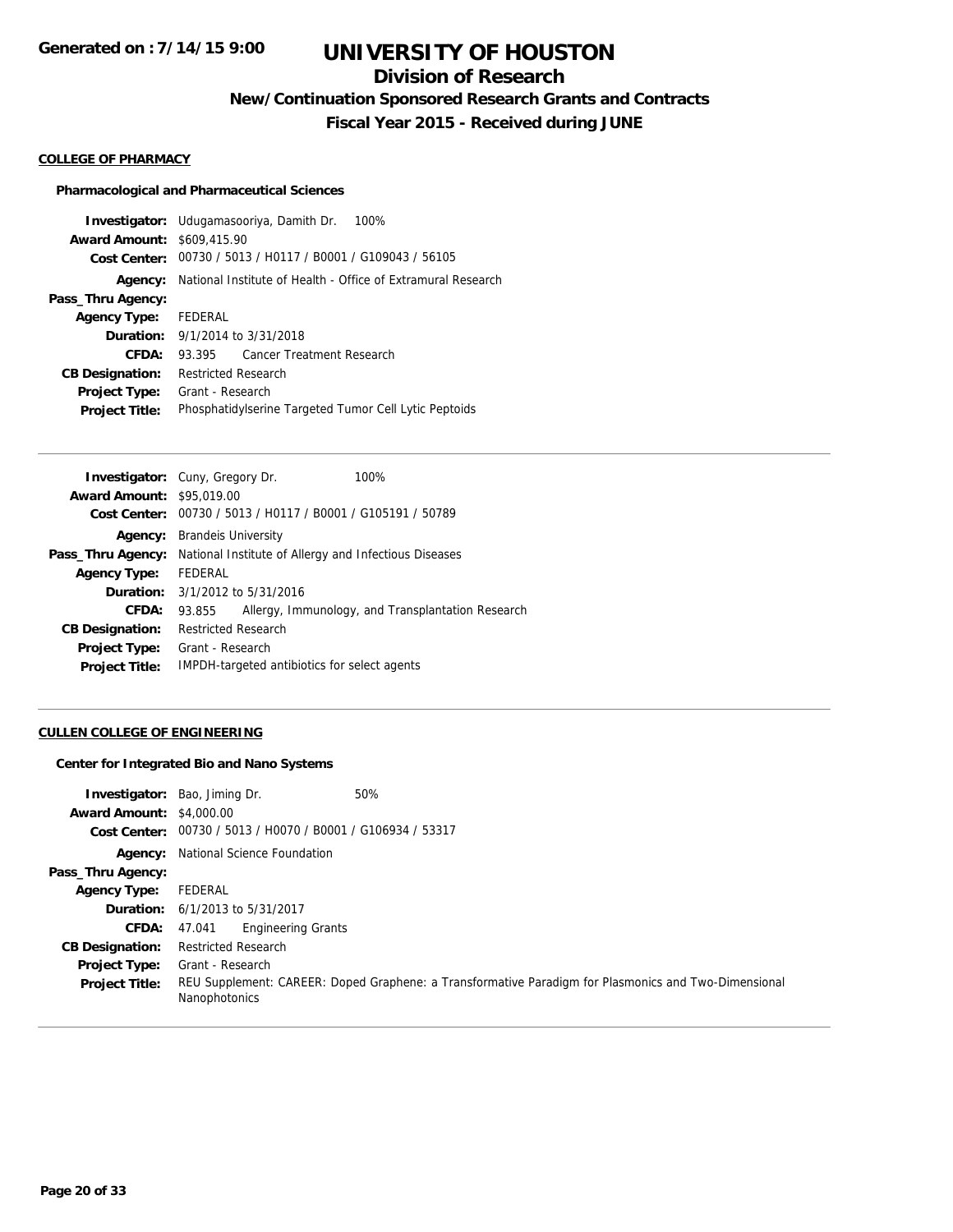# **Division of Research**

**New/Continuation Sponsored Research Grants and Contracts**

**Fiscal Year 2015 - Received during JUNE**

## **CULLEN COLLEGE OF ENGINEERING**

## **Chemical Engineering**

|                        | <b>Investigator:</b> Myers, Michael Dr.        | 100% |
|------------------------|------------------------------------------------|------|
| <b>Award Amount:</b>   | \$50,447.00                                    |      |
| Cost Center:           | 00730 / 5022 / H0067 / B0001 / C106915 / 56098 |      |
| Agency:                | <b>Shell Global Solutions</b>                  |      |
| Pass_Thru Agency:      |                                                |      |
| <b>Agency Type:</b>    | <b>PROFIT</b>                                  |      |
|                        | <b>Duration:</b> 4/1/2014 to 12/31/2015        |      |
| CFDA:                  |                                                |      |
| <b>CB Designation:</b> | <b>Restricted Research</b>                     |      |
| <b>Project Type:</b>   | Special Research Agreement - Research          |      |
| <b>Project Title:</b>  | Modeling Fractures in Unconsolidated Sands     |      |

|                                  | <b>Investigator:</b> Myers, Michael Dr.        | 100%                                                                   |
|----------------------------------|------------------------------------------------|------------------------------------------------------------------------|
| <b>Award Amount: \$67,129.00</b> |                                                |                                                                        |
| Cost Center:                     | 00730 / 5022 / H0067 / B0001 / C107577 / 55176 |                                                                        |
| Agency:                          | ConocoPhillips                                 |                                                                        |
| Pass_Thru Agency:                |                                                |                                                                        |
| <b>Agency Type:</b>              | PROFIT                                         |                                                                        |
|                                  | <b>Duration:</b> 1/1/2014 to 12/31/2015        |                                                                        |
| CFDA:                            |                                                |                                                                        |
| <b>CB Designation:</b>           | <b>Restricted Research</b>                     |                                                                        |
| <b>Project Type:</b>             | Grant - Research                               |                                                                        |
| <b>Project Title:</b>            |                                                | Development of a Quantitative Petrographic Interpretation (QPI) System |
|                                  |                                                |                                                                        |

| <b>Award Amount: \$5,000.00</b> | 100%<br><b>Investigator:</b> Robertson, Megan Dr.                                                                                           |
|---------------------------------|---------------------------------------------------------------------------------------------------------------------------------------------|
|                                 |                                                                                                                                             |
|                                 | Cost Center: 00730 / 5013 / H0067 / B0001 / G110242 / 57568                                                                                 |
|                                 | Agency: National Science Foundation                                                                                                         |
| Pass_Thru Agency:               |                                                                                                                                             |
| <b>Agency Type:</b>             | FEDERAL                                                                                                                                     |
|                                 | <b>Duration:</b> 8/1/2015 to 7/31/2016                                                                                                      |
| CFDA:                           | Mathematical and Physical Sciences<br>47.049                                                                                                |
| <b>CB Designation:</b>          | <b>Restricted Research</b>                                                                                                                  |
| <b>Project Type:</b>            | Grant - Research                                                                                                                            |
| <b>Project Title:</b>           | Emerging Areas in Polymer Science and Engineering: A Plenary Session at the 2015 American Institute of Chemical<br>Engineers Annual Meeting |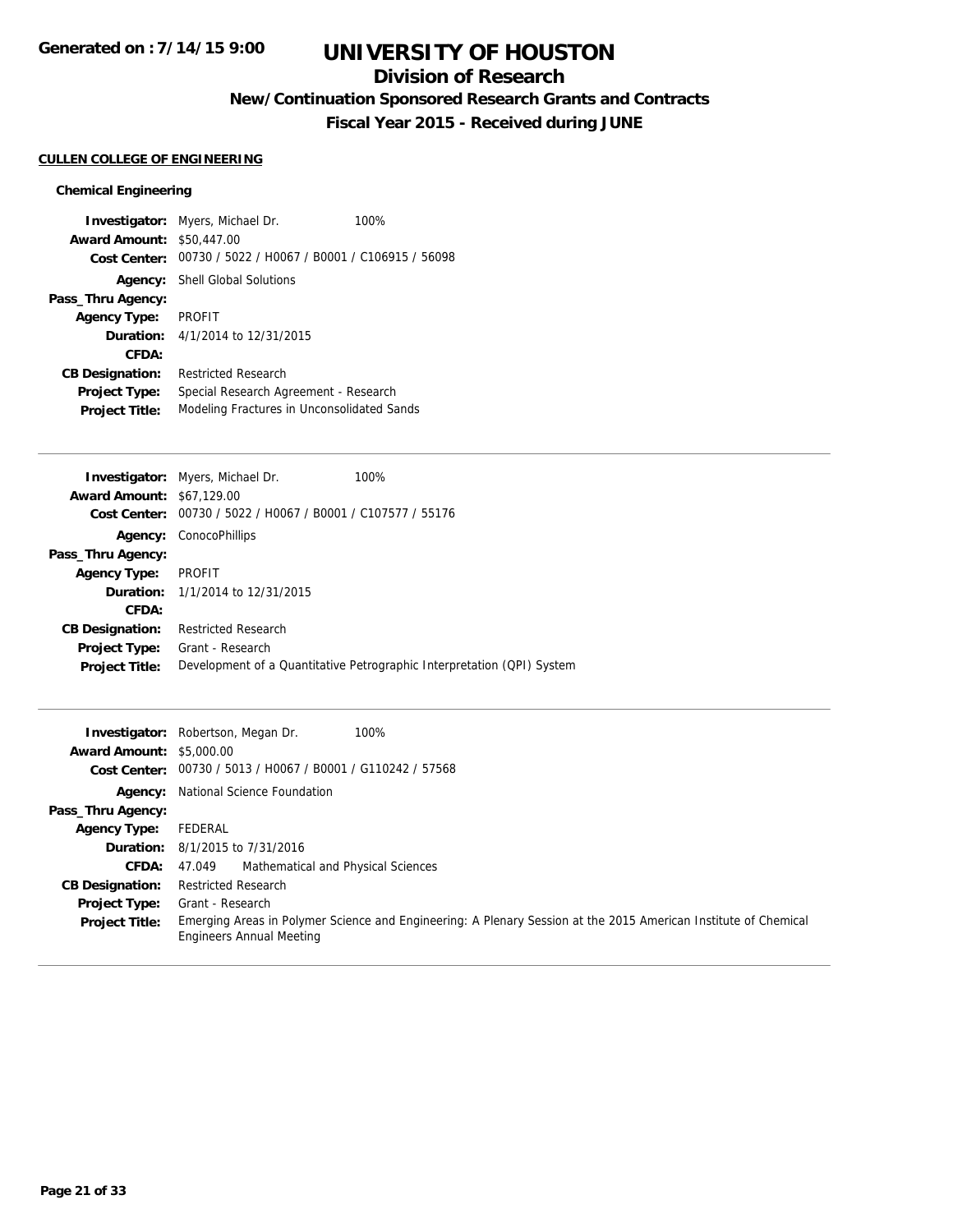# **Division of Research**

**New/Continuation Sponsored Research Grants and Contracts**

**Fiscal Year 2015 - Received during JUNE**

#### **CULLEN COLLEGE OF ENGINEERING**

#### **Chemical Engineering**

**Investigator:** Epling, William Dr. 50% **Award Amount:** \$125,000.00 **Cost Center:** 00730 / 5022 / H0067 / B0001 / C107434 / 54394 **Agency:** SABIC Americas, Inc. **Pass\_Thru Agency: Agency Type:** PROFIT **Duration:** 1/1/2014 to 12/31/2016 **CFDA: CB Designation:** Restricted Research **Project Type:** Contract - Research Project Title: Role of Oxidizing Agent for Methane Activation

|                                   | <b>Investigator:</b> Grabow, Lars Dr.          | 50% |
|-----------------------------------|------------------------------------------------|-----|
| <b>Award Amount: \$125,000.00</b> |                                                |     |
| <b>Cost Center:</b>               | 00730 / 5022 / H0067 / B0001 / C107434 / 54394 |     |
|                                   | <b>Agency:</b> SABIC Americas, Inc.            |     |
| Pass_Thru Agency:                 |                                                |     |
| <b>Agency Type:</b>               | <b>PROFIT</b>                                  |     |
|                                   | <b>Duration:</b> 1/1/2014 to 12/31/2016        |     |
| CFDA:                             |                                                |     |
| <b>CB Designation:</b>            | Restricted Research                            |     |
| <b>Project Type:</b>              | Contract - Research                            |     |
| <b>Project Title:</b>             | Role of Oxidizing Agent for Methane Activation |     |
|                                   |                                                |     |

#### **Civil Engineering**

| <b>Investigator:</b> Hu, Yandi Dr.                          | 100% |
|-------------------------------------------------------------|------|
| <b>Award Amount: \$800.00</b>                               |      |
| Cost Center: 00730 / 5021 / H0068 / B0100 / C109855 / 57095 |      |
| <b>Agency:</b> Oak Ridge Associated Universities            |      |
|                                                             |      |
| Agency Type: UNIVERSITY                                     |      |
| <b>Duration:</b> 3/1/2015 to 9/30/2015                      |      |
|                                                             |      |
| Non Restricted Research                                     |      |
| Grant - Research                                            |      |
| <b>ORAU Travel Grants Program</b>                           |      |
|                                                             |      |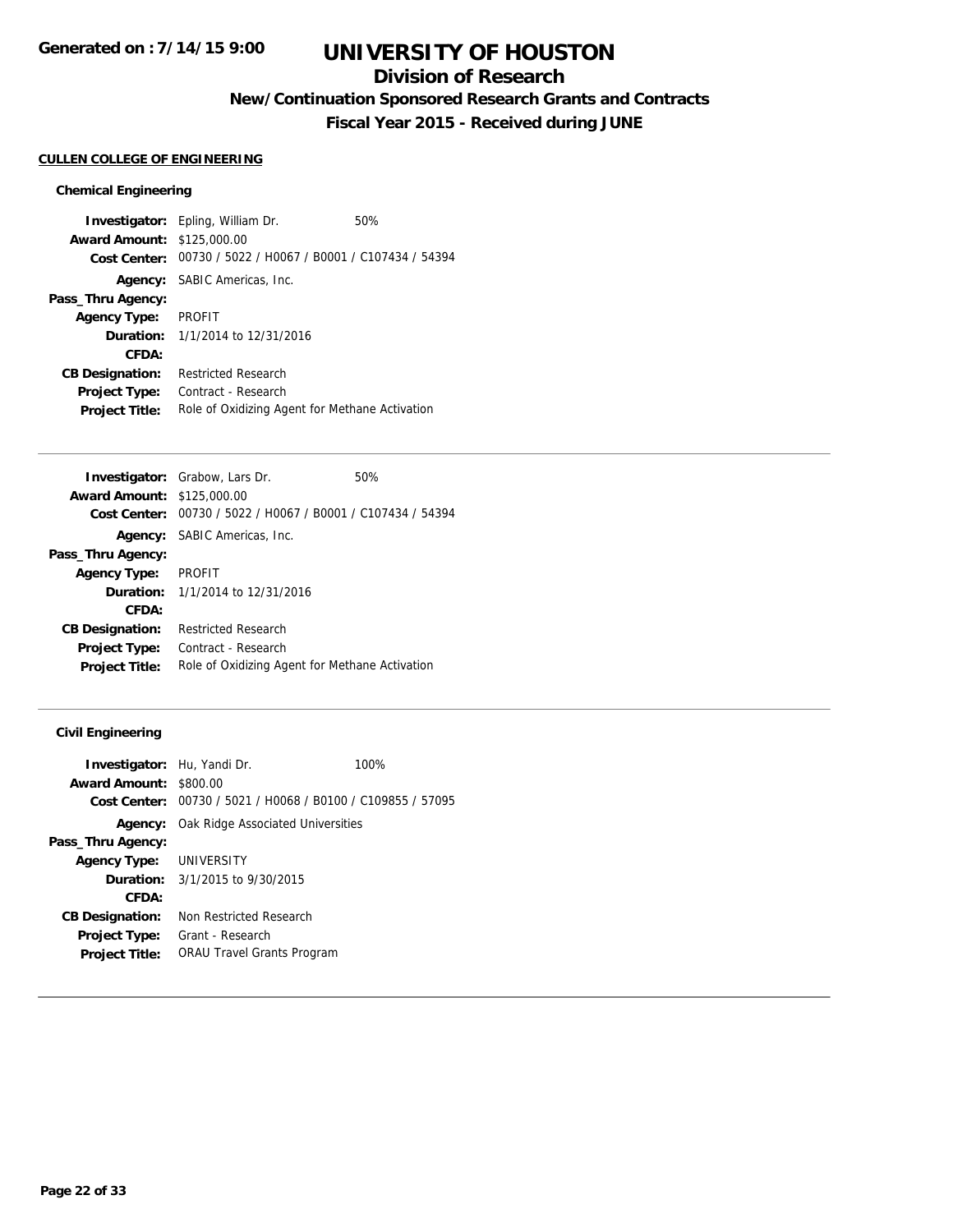# **Division of Research**

**New/Continuation Sponsored Research Grants and Contracts**

**Fiscal Year 2015 - Received during JUNE**

## **CULLEN COLLEGE OF ENGINEERING**

## **Civil Engineering**

|                                               | <b>Investigator:</b> Chellam, Shankar Dr.<br>100%                                                                      |
|-----------------------------------------------|------------------------------------------------------------------------------------------------------------------------|
| <b>Award Amount: \$86,549.00</b>              |                                                                                                                        |
|                                               | Cost Center: 00730 / 5016 / H0068 / B0001 / G107338 / 54787                                                            |
|                                               | <b>Agency:</b> Texas Commission on Environmental Quality                                                               |
| <b>Pass_Thru Agency:</b> State of Texas       |                                                                                                                        |
| <b>Agency Type:</b>                           | <b>STATE</b>                                                                                                           |
|                                               | <b>Duration:</b> 2/21/2014 to 12/31/2015                                                                               |
| CFDA:                                         |                                                                                                                        |
| <b>CB Designation:</b>                        | Restricted Research                                                                                                    |
| <b>Project Type:</b><br><b>Project Title:</b> | Grant - Research<br>Identifying and Quantifying the Episodic Impact of Saharan Dust on PM2.5 Concentrations in Houston |
|                                               |                                                                                                                        |

|                                   | <b>Investigator:</b> Shrestha, Ramesh Dr.<br>100%           |
|-----------------------------------|-------------------------------------------------------------|
| <b>Award Amount: \$160,000.00</b> |                                                             |
|                                   | Cost Center: 00730 / 5021 / H0068 / B0100 / C109740 / 57096 |
|                                   | <b>Agency:</b> Ibaraki University                           |
| Pass_Thru Agency:                 |                                                             |
| Agency Type: UNIVERSITY           |                                                             |
|                                   | <b>Duration:</b> $4/1/2015$ to $6/30/2015$                  |
| CFDA:                             |                                                             |
| <b>CB Designation:</b>            | Non Restricted Research                                     |
| <b>Project Type:</b>              | Contract - Research                                         |
| <b>Project Title:</b>             | Comparative Studies of Ancient American Civilizations       |

|                                                             | 80%                                                            |
|-------------------------------------------------------------|----------------------------------------------------------------|
| <b>Award Amount: \$48,000.00</b>                            |                                                                |
| Cost Center: 00730 / 5022 / H0070 / B0001 / C106693 / 52848 |                                                                |
| <b>Agency:</b> Various Private Profit Agencies              |                                                                |
|                                                             |                                                                |
| PROFIT                                                      |                                                                |
| <b>Duration:</b> 2/1/2013 to 1/31/2020                      |                                                                |
|                                                             |                                                                |
| <b>Restricted Research</b>                                  |                                                                |
| Contract - Research                                         |                                                                |
|                                                             | Membership - Center for Electromagnetic compatibility Research |
|                                                             | <b>Investigator:</b> Chen, Ji Dr.                              |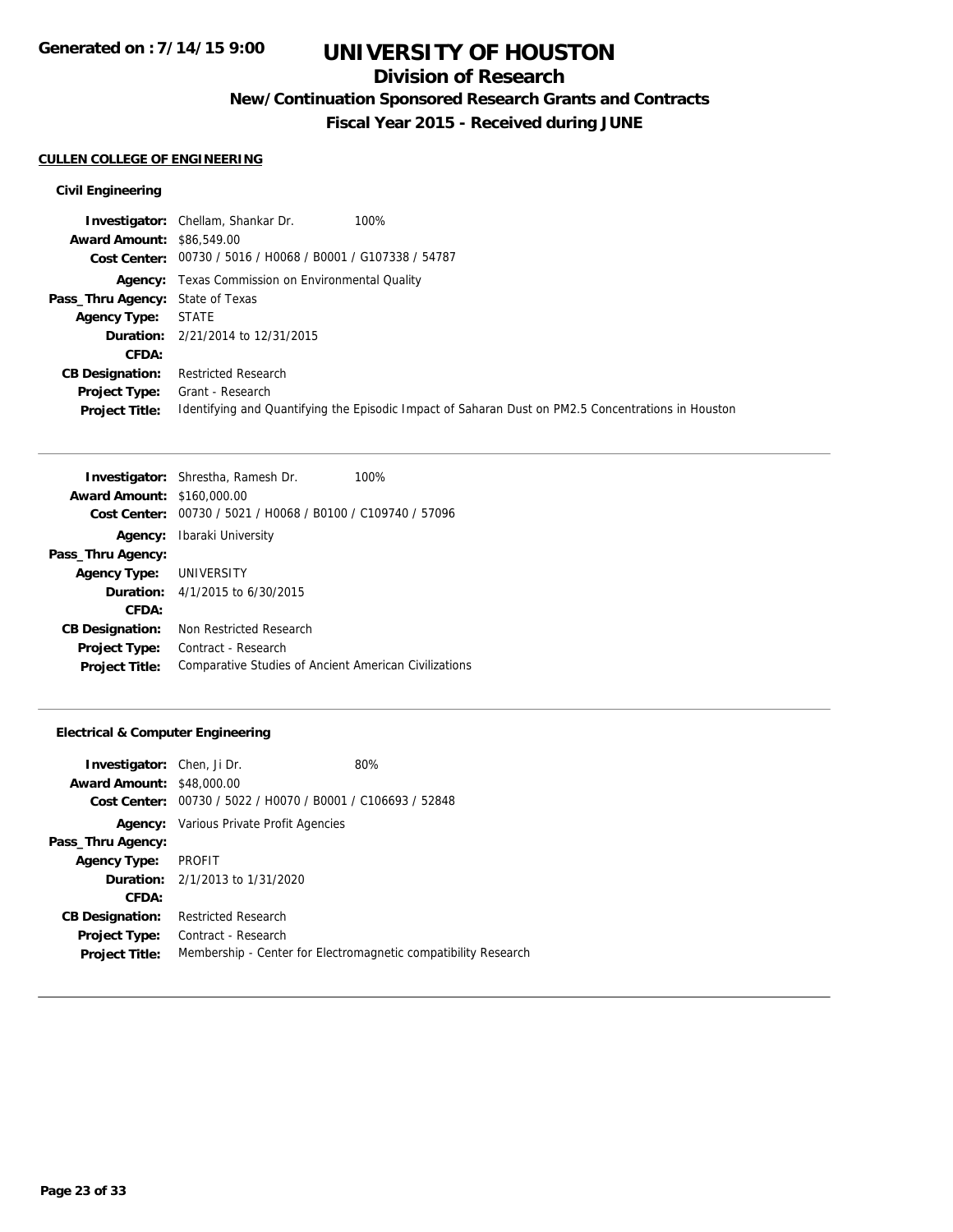**Generated on : 7/14/15 9:00**

# **UNIVERSITY OF HOUSTON**

# **Division of Research**

**New/Continuation Sponsored Research Grants and Contracts**

**Fiscal Year 2015 - Received during JUNE**

### **CULLEN COLLEGE OF ENGINEERING**

| <b>Investigator:</b> Han, Zhu Dr. | 100%                                                                                                 |  |
|-----------------------------------|------------------------------------------------------------------------------------------------------|--|
| <b>Award Amount: \$6,500.00</b>   |                                                                                                      |  |
|                                   | Cost Center: 00730 / 5013 / H0070 / B0001 / G108396 / 56067                                          |  |
|                                   | <b>Agency:</b> National Science Foundation                                                           |  |
| Pass_Thru Agency:                 |                                                                                                      |  |
| <b>Agency Type:</b>               | FEDERAL                                                                                              |  |
|                                   | <b>Duration:</b> 1/1/2015 to 12/31/2017                                                              |  |
| <b>CFDA:</b>                      | Computer and Information Science and Engineering (CISE)<br>47.070                                    |  |
| <b>CB Designation:</b>            | <b>Restricted Research</b>                                                                           |  |
| <b>Project Type:</b>              | Grant - Research                                                                                     |  |
| <b>Project Title:</b>             | EARS: Collaborative Research: When Social Meets Wireless in Cellular Device-to-Device Communications |  |

|                                                             | 20%                                                                                                                                                                       |
|-------------------------------------------------------------|---------------------------------------------------------------------------------------------------------------------------------------------------------------------------|
|                                                             |                                                                                                                                                                           |
| Cost Center: 00730 / 5022 / H0070 / B0001 / C106693 / 52848 |                                                                                                                                                                           |
|                                                             |                                                                                                                                                                           |
|                                                             |                                                                                                                                                                           |
| PROFIT                                                      |                                                                                                                                                                           |
|                                                             |                                                                                                                                                                           |
|                                                             |                                                                                                                                                                           |
| <b>Restricted Research</b>                                  |                                                                                                                                                                           |
| Contract - Research                                         |                                                                                                                                                                           |
|                                                             | Membership - Center for Electromagnetic compatibility Research                                                                                                            |
|                                                             | <b>Investigator:</b> Kayali, Mohammad Dr.<br><b>Award Amount: \$12,000.00</b><br><b>Agency:</b> Various Private Profit Agencies<br><b>Duration:</b> 2/1/2013 to 1/31/2020 |

|                                  | 100%<br><b>Investigator:</b> Contreras-Vidal, Jose Dr.                                          |  |
|----------------------------------|-------------------------------------------------------------------------------------------------|--|
| <b>Award Amount: \$14,500.00</b> |                                                                                                 |  |
|                                  | Cost Center: 00730 / 5013 / H0070 / B0001 / G104795 / 50178                                     |  |
|                                  | <b>Agency:</b> National Science Foundation                                                      |  |
| Pass_Thru Agency:                |                                                                                                 |  |
| <b>Agency Type:</b>              | FEDERAL                                                                                         |  |
|                                  | <b>Duration:</b> 11/1/2011 to 5/31/2016                                                         |  |
| <b>CFDA:</b>                     | Computer and Information Science and Engineering (CISE)<br>47.070                               |  |
| <b>CB Designation:</b>           | <b>Restricted Research</b>                                                                      |  |
| <b>Project Type:</b>             | Grant - Research                                                                                |  |
| <b>Project Title:</b>            | HCC: Medium: Collaborative Research: Improved Control and Sensory Feedback for Neuroprosthetics |  |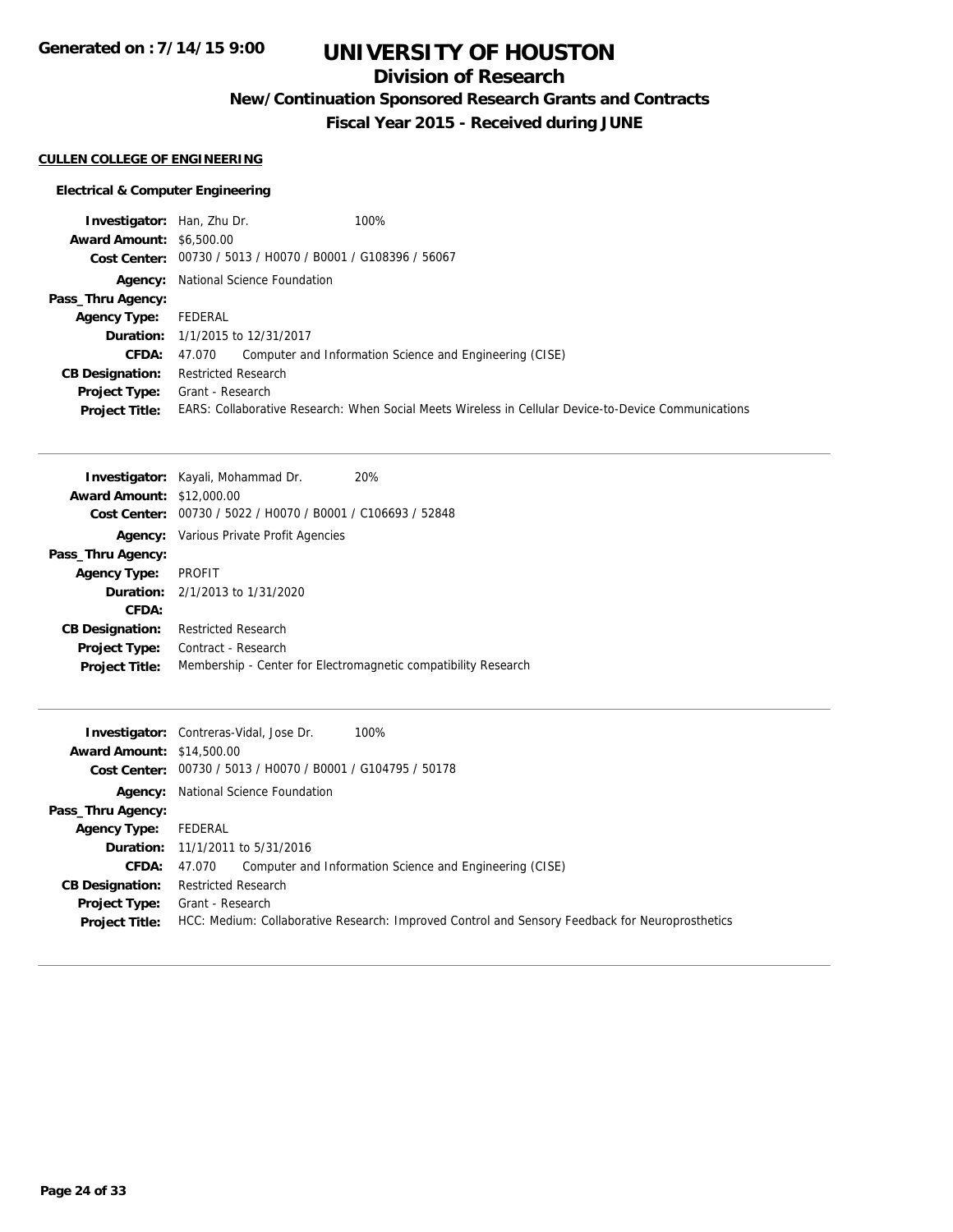**Generated on : 7/14/15 9:00**

# **UNIVERSITY OF HOUSTON**

# **Division of Research**

**New/Continuation Sponsored Research Grants and Contracts**

**Fiscal Year 2015 - Received during JUNE**

## **CULLEN COLLEGE OF ENGINEERING**

| <b>Investigator:</b> Fu, Xin Dr.  |                                                                 | 100%                                                                                |
|-----------------------------------|-----------------------------------------------------------------|-------------------------------------------------------------------------------------|
| <b>Award Amount: \$142,890.00</b> |                                                                 |                                                                                     |
|                                   | Cost Center: 00730 / 5013 / H0070 / B0001 / G109764 / 57462     |                                                                                     |
|                                   | <b>Agency:</b> NSF/Computer & Information Science & Engineering |                                                                                     |
| Pass_Thru Agency:                 |                                                                 |                                                                                     |
| <b>Agency Type:</b>               | FEDERAL                                                         |                                                                                     |
|                                   | <b>Duration:</b> 12/1/2014 to 1/31/2019                         |                                                                                     |
| <b>CFDA:</b>                      | 47.070                                                          | Computer and Information Science and Engineering (CISE)                             |
| <b>CB Designation:</b>            | <b>Restricted Research</b>                                      |                                                                                     |
| <b>Project Type:</b>              | Grant - Research                                                |                                                                                     |
| <b>Project Title:</b>             |                                                                 | CAREER: New Foundations for Next-Generation Reliable Throughput Architecture Design |

| <b>Investigator:</b> Fu, Xin Dr.  | 100%                                                                                                          |
|-----------------------------------|---------------------------------------------------------------------------------------------------------------|
| <b>Award Amount: \$226,875,00</b> |                                                                                                               |
|                                   | Cost Center: 00730 / 5013 / H0070 / B0001 / G109763 / 57464                                                   |
|                                   | <b>Agency:</b> NSF/Computer & Information Science & Engineering                                               |
| Pass_Thru Agency:                 |                                                                                                               |
| <b>Agency Type:</b>               | FEDERAL                                                                                                       |
|                                   | <b>Duration:</b> 12/1/2014 to 7/31/2016                                                                       |
| <b>CFDA:</b>                      | Computer and Information Science and Engineering (CISE)<br>47.070                                             |
| <b>CB Designation:</b>            | <b>Restricted Research</b>                                                                                    |
| <b>Project Type:</b>              | Grant - Research                                                                                              |
| <b>Project Title:</b>             | SHF: Small: Collaborative Research: Exploring Energy-Efficient GPGPUs through Emerging Technology Integration |

|                                   | 100%<br><b>Investigator:</b> Contreras-Vidal, Jose Dr.                         |
|-----------------------------------|--------------------------------------------------------------------------------|
| <b>Award Amount: \$154,516.00</b> |                                                                                |
|                                   | Cost Center: 00730 / 5013 / H0070 / B0001 / G105902 / 53310                    |
|                                   | <b>Agency:</b> National Science Foundation                                     |
| Pass_Thru Agency:                 |                                                                                |
| <b>Agency Type:</b>               | FEDERAL                                                                        |
|                                   | <b>Duration:</b> 5/1/2013 to 5/31/2017                                         |
| <b>CFDA:</b>                      | Computer and Information Science and Engineering (CISE)<br>47.070              |
| <b>CB Designation:</b>            | <b>Restricted Research</b>                                                     |
| <b>Project Type:</b>              | Grant - Research                                                               |
| <b>Project Title:</b>             | HCC: Medium: Collaborative Research: Neural control of powered artificial legs |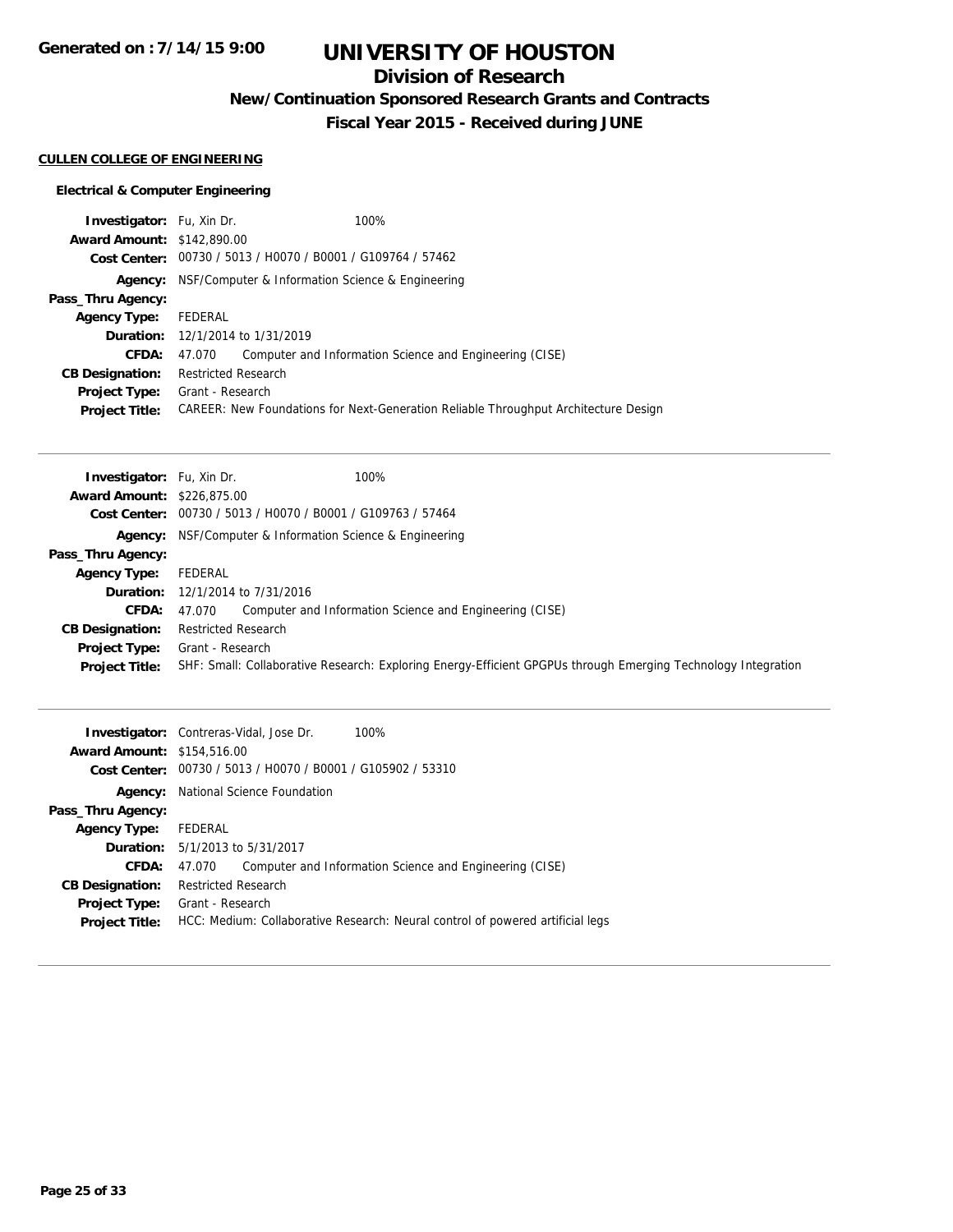# **Division of Research**

**New/Continuation Sponsored Research Grants and Contracts**

**Fiscal Year 2015 - Received during JUNE**

## **CULLEN COLLEGE OF ENGINEERING**

|                                  | <b>Investigator:</b> Roysam, Badrinath Dr.<br>100%          |
|----------------------------------|-------------------------------------------------------------|
| <b>Award Amount: \$43,955.00</b> |                                                             |
|                                  | Cost Center: 00730 / 5013 / H0070 / B0001 / G105492 / 53287 |
| Agency:                          | Kitware, Inc                                                |
|                                  | <b>Pass_Thru Agency:</b> National Institutes of Health      |
| <b>Agency Type:</b>              | FEDERAL                                                     |
|                                  | <b>Duration:</b> 5/1/2013 to 4/30/2016                      |
| CFDA:                            | Biomedical Imaging Research<br>93.286                       |
| <b>CB Designation:</b>           | <b>Restricted Research</b>                                  |
| <b>Project Type:</b>             | Grant - Research                                            |
| <b>Project Title:</b>            | Accelerating Community-Driven Medical Innovation with VTK   |

|                                   | <b>Investigator:</b> Mayerich, David Dr.                  | 50% |
|-----------------------------------|-----------------------------------------------------------|-----|
| <b>Award Amount: \$474,374.50</b> |                                                           |     |
| Cost Center:                      | 00730 / 5016 / H0070 / B0001 / G109095 / 57296            |     |
| Agency:                           | Cancer Prevention and Research Institute of Texas         |     |
| Pass_Thru Agency:                 |                                                           |     |
| <b>Agency Type:</b>               | <b>STATE</b>                                              |     |
|                                   | <b>Duration:</b> $6/1/2014$ to $5/31/2015$                |     |
| CFDA:                             |                                                           |     |
| <b>CB Designation:</b>            | <b>Restricted Research</b>                                |     |
| <b>Project Type:</b>              | Grant - Research                                          |     |
| <b>Project Title:</b>             | CPRIT Scholar in Cancer Research Program - David Mayerich |     |
|                                   |                                                           |     |

|                                   | <b>Investigator:</b> Roysam, Badrinath Dr.<br>50%         |
|-----------------------------------|-----------------------------------------------------------|
| <b>Award Amount: \$474,374.50</b> |                                                           |
| Cost Center:                      | 00730 / 5016 / H0070 / B0001 / G109095 / 57296            |
| Agency:                           | Cancer Prevention and Research Institute of Texas         |
| Pass_Thru Agency:                 |                                                           |
| <b>Agency Type: STATE</b>         |                                                           |
|                                   | <b>Duration:</b> 6/1/2014 to 5/31/2015                    |
| CFDA:                             |                                                           |
| <b>CB Designation:</b>            | <b>Restricted Research</b>                                |
| <b>Project Type:</b>              | Grant - Research                                          |
| <b>Project Title:</b>             | CPRIT Scholar in Cancer Research Program - David Mayerich |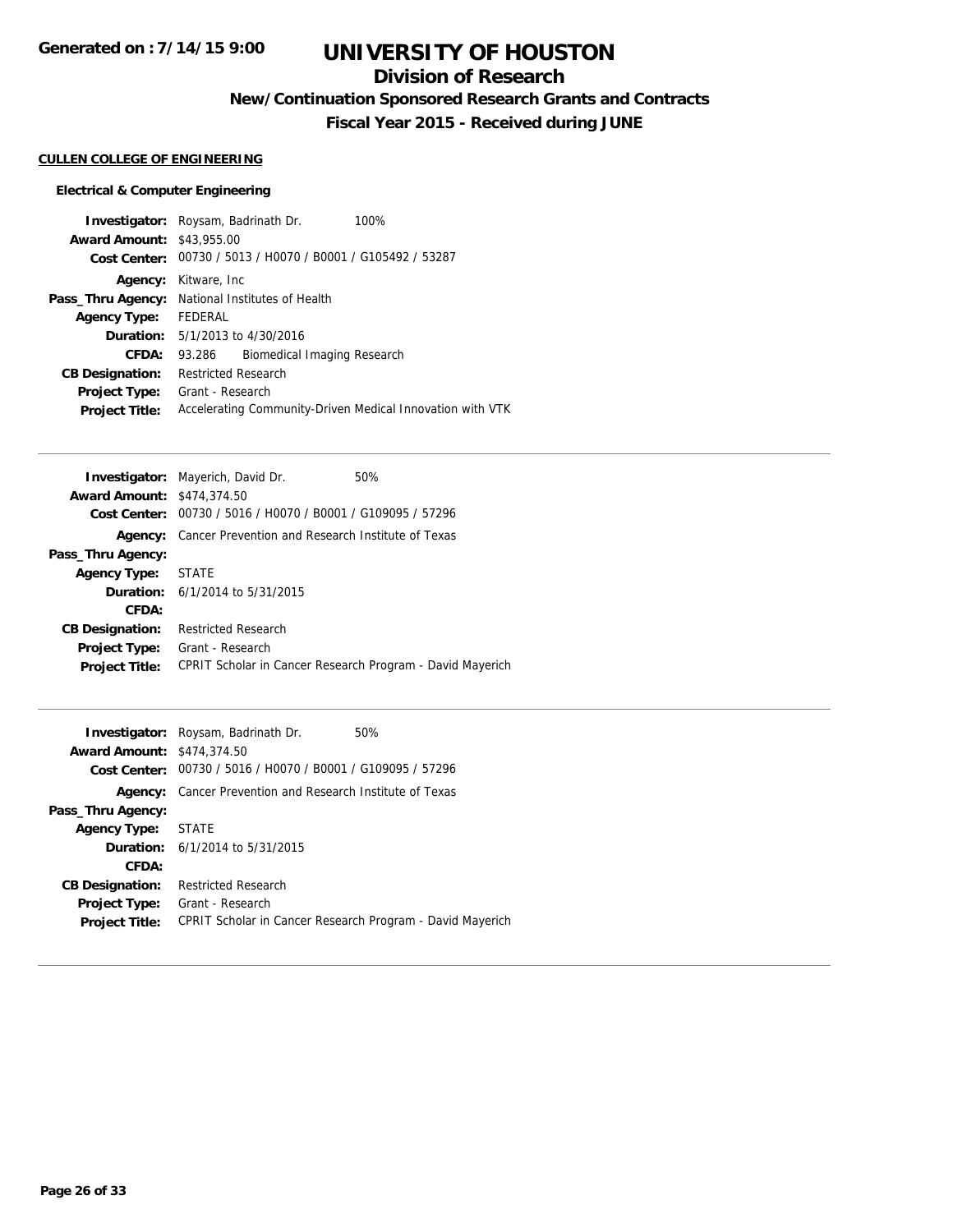## **Division of Research**

**New/Continuation Sponsored Research Grants and Contracts**

**Fiscal Year 2015 - Received during JUNE**

#### **CULLEN COLLEGE OF ENGINEERING**

#### **Electrical & Computer Engineering**

**Investigator:** Bao, Jiming Dr. 60% **Award Amount:** \$4,000.00 **Cost Center:** 00730 / 5013 / H0070 / B0001 / G106934 / 53317 **Agency:** National Science Foundation **Pass\_Thru Agency: Agency Type:** FEDERAL **Duration:** 6/1/2013 to 5/31/2017 **CFDA:** 47.041 Engineering Grants **CB Designation:** Restricted Research **Project Type:** Grant - Research **Project Title:** REU Supplement: CAREER: Doped Graphene: a Transformative Paradigm for Plasmonics and Two-Dimensional Nanophotonics

#### **Industrial Engineering**

|                                 | <b>Investigator:</b> Chen, Thomas Dr.   | 100%                                                                |  |
|---------------------------------|-----------------------------------------|---------------------------------------------------------------------|--|
| <b>Award Amount: \$7,581.60</b> |                                         |                                                                     |  |
|                                 |                                         | Cost Center: 00730 / 5016 / H0072 / B0100 / G107136 / 53693         |  |
|                                 |                                         | <b>Agency:</b> University of Texas Health Science Center at Houston |  |
| Pass_Thru Agency:               |                                         |                                                                     |  |
| Agency Type: STATE              |                                         |                                                                     |  |
|                                 | <b>Duration:</b> 7/1/2013 to 12/31/2015 |                                                                     |  |
| CFDA:                           |                                         |                                                                     |  |
| <b>CB Designation:</b>          | Non Restricted Research                 |                                                                     |  |
| <b>Project Type:</b>            | Grant - Research                        |                                                                     |  |
| <b>Project Title:</b>           |                                         | Patient Flow in Emergency Department (Student: Lia Wu)              |  |

#### **Mechanical Engineering**

|                                  | <b>Investigator:</b> Grigoriadis, Karolos M. Dr.<br>50%                                  |
|----------------------------------|------------------------------------------------------------------------------------------|
| <b>Award Amount: \$32,654.44</b> |                                                                                          |
|                                  | Cost Center: 00730 / 5016 / H0073 / B0001 / G108107 / 57403                              |
|                                  | <b>Agency:</b> Texas A&M Engineering Experiment Station                                  |
|                                  | <b>Pass_Thru Agency:</b> Qatar National Research Fund                                    |
| <b>Agency Type:</b>              | FOUNDATION                                                                               |
|                                  | <b>Duration:</b> 2/1/2015 to 1/31/2016                                                   |
| CFDA:                            |                                                                                          |
| <b>CB Designation:</b>           | <b>Restricted Research</b>                                                               |
| <b>Project Type:</b>             | Grant - Research                                                                         |
| <b>Project Title:</b>            | High Integrity Pipeline Protection System Architecture Optimization Using Compact Models |
|                                  |                                                                                          |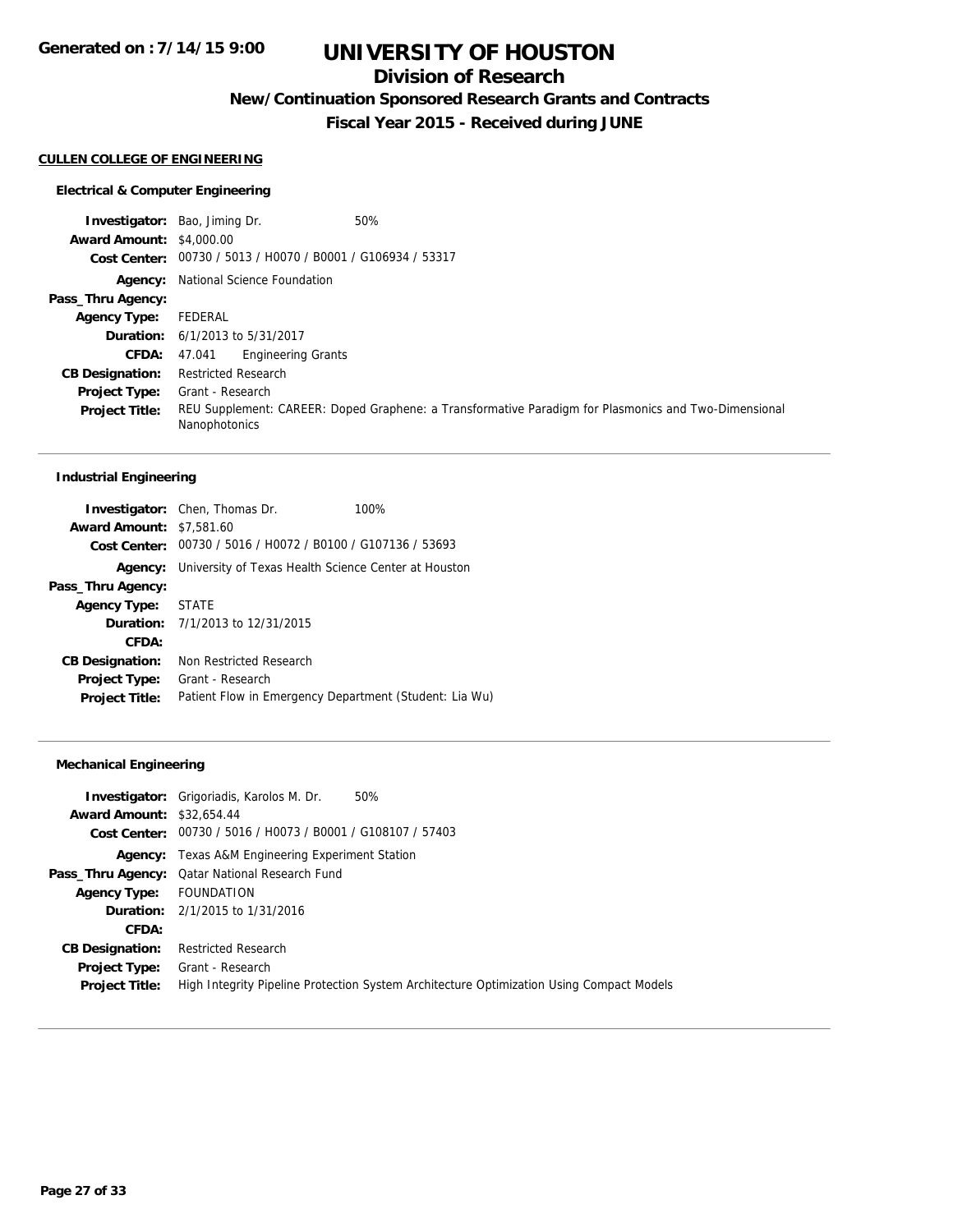# **Division of Research**

**New/Continuation Sponsored Research Grants and Contracts**

**Fiscal Year 2015 - Received during JUNE**

### **CULLEN COLLEGE OF ENGINEERING**

## **Mechanical Engineering**

|                                  | 50%<br><b>Investigator:</b> Franchek, Matthew Dr.                                        |
|----------------------------------|------------------------------------------------------------------------------------------|
| <b>Award Amount: \$32,654.44</b> |                                                                                          |
|                                  | Cost Center: 00730 / 5016 / H0073 / B0001 / G108107 / 57403                              |
|                                  | <b>Agency:</b> Texas A&M Engineering Experiment Station                                  |
|                                  | Pass_Thru Agency: Qatar National Research Fund                                           |
| Agency Type: FOUNDATION          |                                                                                          |
|                                  | <b>Duration:</b> 2/1/2015 to 1/31/2016                                                   |
| CFDA:                            |                                                                                          |
| <b>CB Designation:</b>           | <b>Restricted Research</b>                                                               |
| Project Type:                    | Grant - Research                                                                         |
| <b>Project Title:</b>            | High Integrity Pipeline Protection System Architecture Optimization Using Compact Models |

| <b>Investigator:</b> Sharma, Pradeep Dr. | 100%                                                                      |
|------------------------------------------|---------------------------------------------------------------------------|
| <b>Award Amount: \$66,254.10</b>         |                                                                           |
|                                          |                                                                           |
| Qatar National Research Fund             |                                                                           |
|                                          |                                                                           |
| FOUNDATION                               |                                                                           |
| <b>Duration:</b> 1/1/2014 to 12/31/2015  |                                                                           |
|                                          |                                                                           |
| <b>Restricted Research</b>               |                                                                           |
| Grant - Research                         |                                                                           |
|                                          | Flexoelectricty, soft nanomaterials and next-generation energy-harvesting |
|                                          | 00730 / 5021 / H0073 / B0001 / G106187 / 54803                            |

| <b>Award Amount: \$7,348.92</b>               | <b>Investigator:</b> Franchek, Matthew Dr.<br>100%                                                          |
|-----------------------------------------------|-------------------------------------------------------------------------------------------------------------|
|                                               | Cost Center: 00730 / 5016 / H0073 / B0001 / G110182 / 57490                                                 |
|                                               | <b>Agency:</b> Texas A&M Engineering Experiment Station                                                     |
|                                               | <b>Pass_Thru Agency:</b> Qatar National Research Fund                                                       |
| <b>Agency Type:</b>                           | FOUNDATION                                                                                                  |
|                                               | <b>Duration:</b> 2/1/2015 to 1/31/2016                                                                      |
| CFDA:                                         |                                                                                                             |
| <b>CB Designation:</b>                        | <b>Restricted Research</b>                                                                                  |
| <b>Project Type:</b><br><b>Project Title:</b> | Grant - Research<br>High Integrity Pipeline Protection Sytem Architecture Optimization Using Compact Models |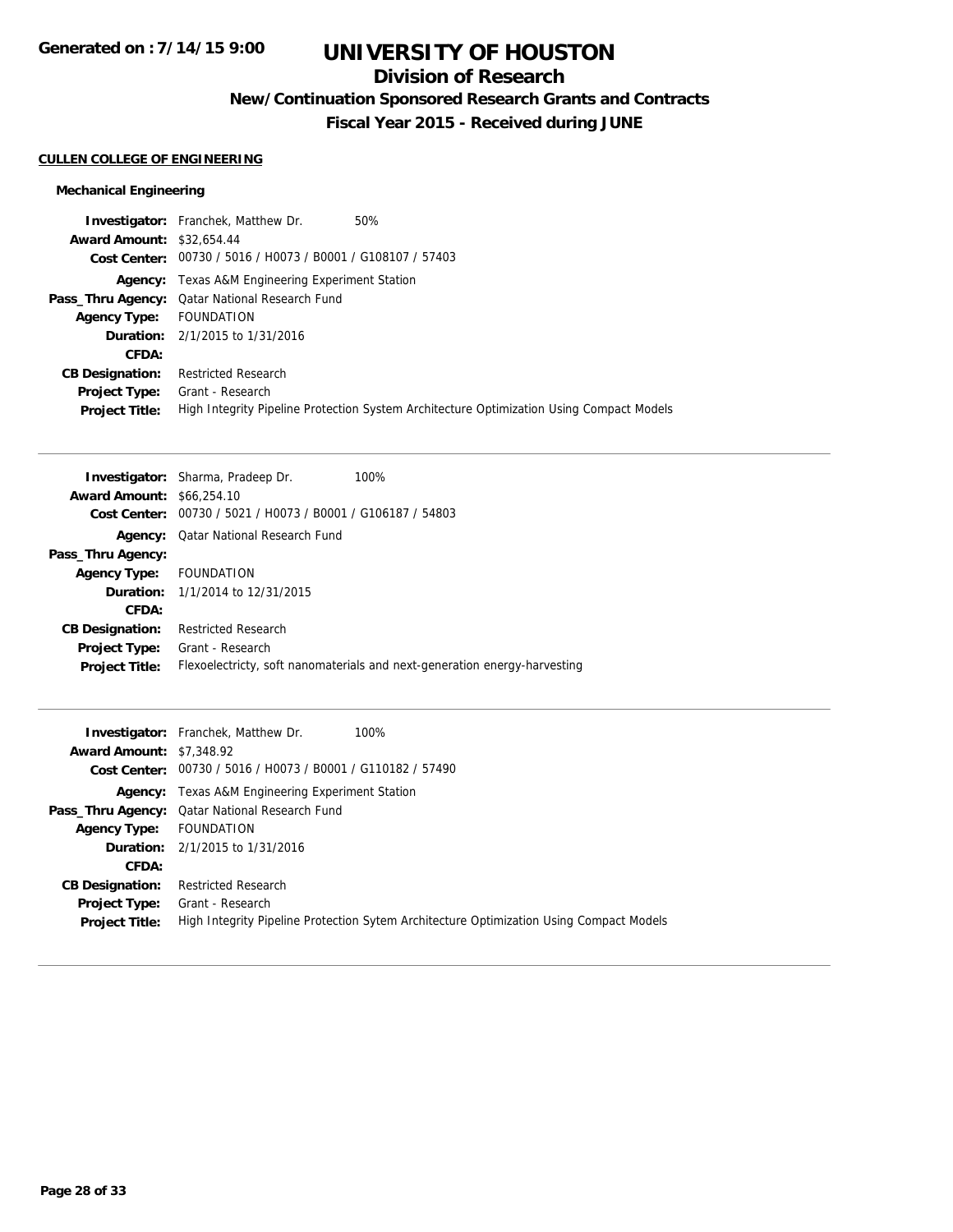# **Division of Research**

**New/Continuation Sponsored Research Grants and Contracts**

**Fiscal Year 2015 - Received during JUNE**

### **CULLEN COLLEGE OF ENGINEERING**

## **Mechanical Engineering**

|                                   | 100%<br><b>Investigator:</b> Yu, Cunjiang Dr.                                                                                            |
|-----------------------------------|------------------------------------------------------------------------------------------------------------------------------------------|
| <b>Award Amount: \$225,000.00</b> |                                                                                                                                          |
|                                   | Cost Center: 00730 / 5013 / H0073 / B0001 / G109249 / 57497                                                                              |
|                                   | <b>Agency:</b> National Science Foundation                                                                                               |
| Pass_Thru Agency:                 |                                                                                                                                          |
| <b>Agency Type:</b>               | FEDERAL                                                                                                                                  |
|                                   | <b>Duration:</b> $6/1/2015$ to $5/31/2018$                                                                                               |
| CFDA:                             | <b>Engineering Grants</b><br>47.041                                                                                                      |
| <b>CB Designation:</b>            | <b>Restricted Research</b>                                                                                                               |
| <b>Project Type:</b>              | Grant - Research                                                                                                                         |
| <b>Project Title:</b>             | Collaborative Research: A Bioinspired Reconfigurable Optofluidic Device with Tunable Field-of-View and Adaptive<br><b>Focusing Power</b> |

#### **DIVISION OF RESEARCH**

## **Center for Advanced Computing and Data Systems**

| <b>Award Amount: \$76,550.25</b><br><b>Cost Center:</b>                                                                                                                                                              | <b>Investigator:</b> Yan, Yonghong Dr.<br>00730 / 5015 / H0246 / B0001 / G107628 / 57459                                                                                                                                               | 25%                                                                                                                                                             |
|----------------------------------------------------------------------------------------------------------------------------------------------------------------------------------------------------------------------|----------------------------------------------------------------------------------------------------------------------------------------------------------------------------------------------------------------------------------------|-----------------------------------------------------------------------------------------------------------------------------------------------------------------|
| Pass_Thru Agency:<br><b>Agency Type:</b><br>Duration:<br>CFDA:<br><b>CB Designation:</b><br><b>Project Type:</b><br>Project Title:                                                                                   | <b>Agency:</b> Texas Tech University<br>National Science Foundation<br>FEDERAL<br>8/1/2014 to 4/30/2017<br>47.070<br><b>Restricted Research</b><br>Grant - Research<br>Computing                                                       | Computer and Information Science and Engineering (CISE)<br>SHF:Medium:Collaborative Research: Compute on Data Path: Combating Data Movement in High-Performance |
| Investigator:<br><b>Award Amount:</b><br><b>Cost Center:</b><br>Agency:<br>Pass_Thru Agency:<br><b>Agency Type:</b><br>Duration:<br>CFDA:<br><b>CB Designation:</b><br><b>Project Type:</b><br><b>Project Title:</b> | Chapman, Barbara M. Dr.<br>\$35,000.00<br>00730 / 5021 / H0246 / B0001 / G106248 / 53943<br>UT-Battelle, LLC<br><b>NON PROFIT</b><br>11/1/2012 to 10/31/2015<br><b>Restricted Research</b><br>Contract - Research<br>OpenSHMEM Support | 50%                                                                                                                                                             |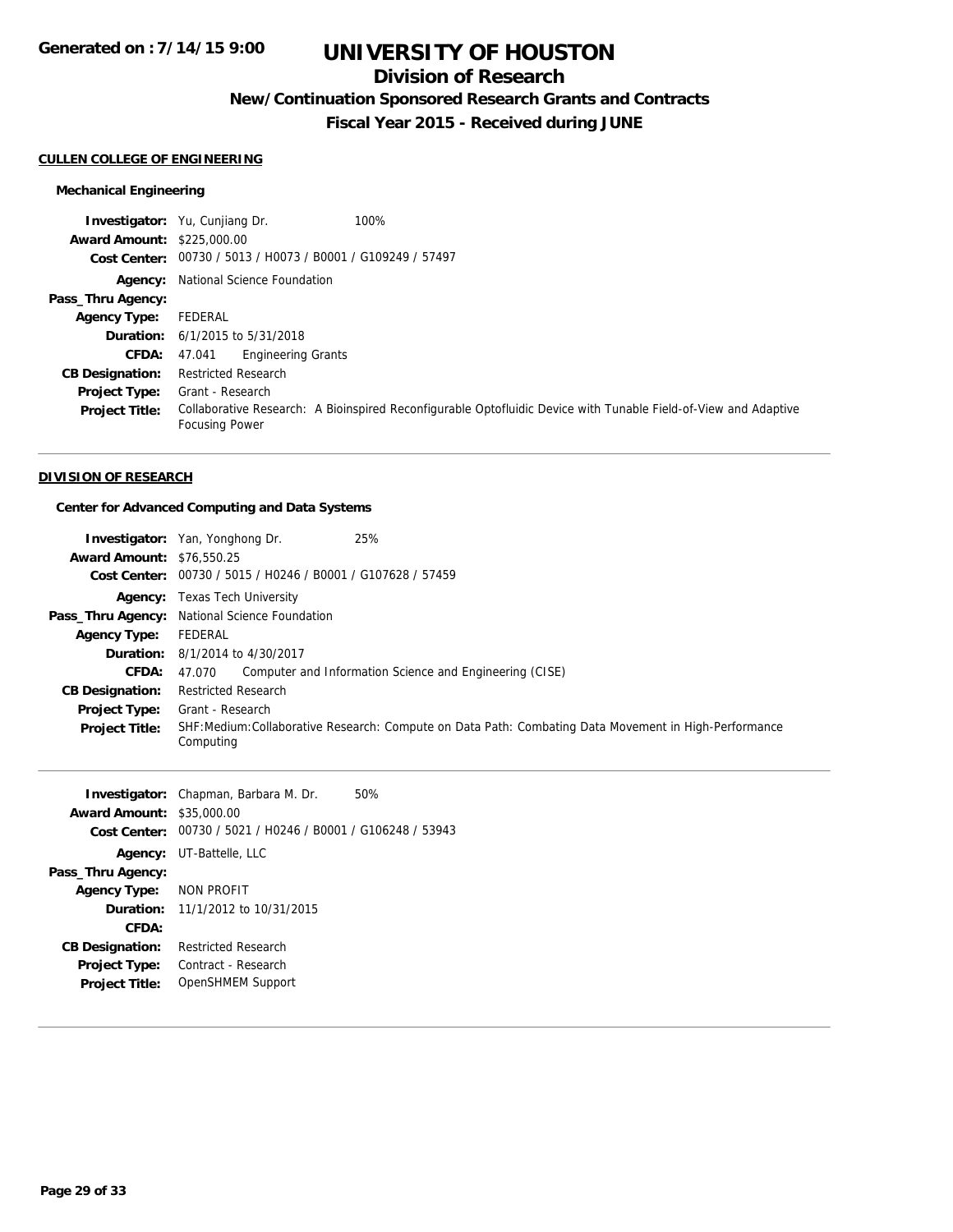# **Division of Research**

**New/Continuation Sponsored Research Grants and Contracts**

**Fiscal Year 2015 - Received during JUNE**

#### **DIVISION OF RESEARCH**

## **Center for Advanced Computing and Data Systems**

|                                  | <b>Investigator:</b> Chapman, Barbara M. Dr.<br>25%                                                               |  |  |
|----------------------------------|-------------------------------------------------------------------------------------------------------------------|--|--|
| <b>Award Amount: \$76,550.25</b> |                                                                                                                   |  |  |
|                                  | Cost Center: 00730 / 5015 / H0246 / B0001 / G107628 / 57459                                                       |  |  |
|                                  | <b>Agency:</b> Texas Tech University                                                                              |  |  |
|                                  | Pass_Thru Agency: National Science Foundation                                                                     |  |  |
| Agency Type:                     | FEDERAL                                                                                                           |  |  |
|                                  | <b>Duration:</b> 8/1/2014 to 4/30/2017                                                                            |  |  |
| <b>CFDA:</b>                     | Computer and Information Science and Engineering (CISE)<br>47.070                                                 |  |  |
| <b>CB Designation:</b>           | <b>Restricted Research</b>                                                                                        |  |  |
| <b>Project Type:</b>             | Grant - Research                                                                                                  |  |  |
| <b>Project Title:</b>            | SHF:Medium:Collaborative Research: Compute on Data Path: Combating Data Movement in High-Performance<br>Computing |  |  |

|                                  | <b>Investigator:</b> Fox, George E. Dr.<br>10%                                     |
|----------------------------------|------------------------------------------------------------------------------------|
| <b>Award Amount: \$13,931.80</b> |                                                                                    |
|                                  | Cost Center: 00730 / 5013 / H0104 / B0001 / G107122 / 55649                        |
| Agency:                          | NASA - National Aeronautics and Space Administration - Goddard Space Flight Center |
| Pass_Thru Agency:                |                                                                                    |
| <b>Agency Type:</b>              | FEDERAL                                                                            |
|                                  | <b>Duration:</b> 7/1/2014 to 6/30/2017                                             |
| <b>CFDA:</b>                     | Aerospace Education Services Program<br>43.001                                     |
| <b>CB Designation:</b>           | <b>Restricted Research</b>                                                         |
| <b>Project Type:</b>             | Grant - Research                                                                   |
| <b>Project Title:</b>            | Evolutionary History of the Translation Machinery                                  |
|                                  |                                                                                    |

### **Research Investment Fund**

|                             | <b>Investigator:</b> Krishnamoorti, Ramanan Dr.<br>100%     |
|-----------------------------|-------------------------------------------------------------|
| <b>Award Amount: \$1.00</b> |                                                             |
|                             | Cost Center: 00730 / 5999 / H0547 / B0100 / C110179 / 57520 |
|                             | <b>Agency:</b> Texas Higher Education Coordinating Board    |
| Pass_Thru Agency:           |                                                             |
| Agency Type: STATE          |                                                             |
|                             | <b>Duration:</b> 6/3/2015 to 8/31/2016                      |
| CFDA:                       |                                                             |
| <b>CB Designation:</b>      | Non Restricted Research                                     |
| Project Type:               | Grant - Research                                            |
| <b>Project Title:</b>       | TRIP Matching Funds (Master Account - Dept H0547)           |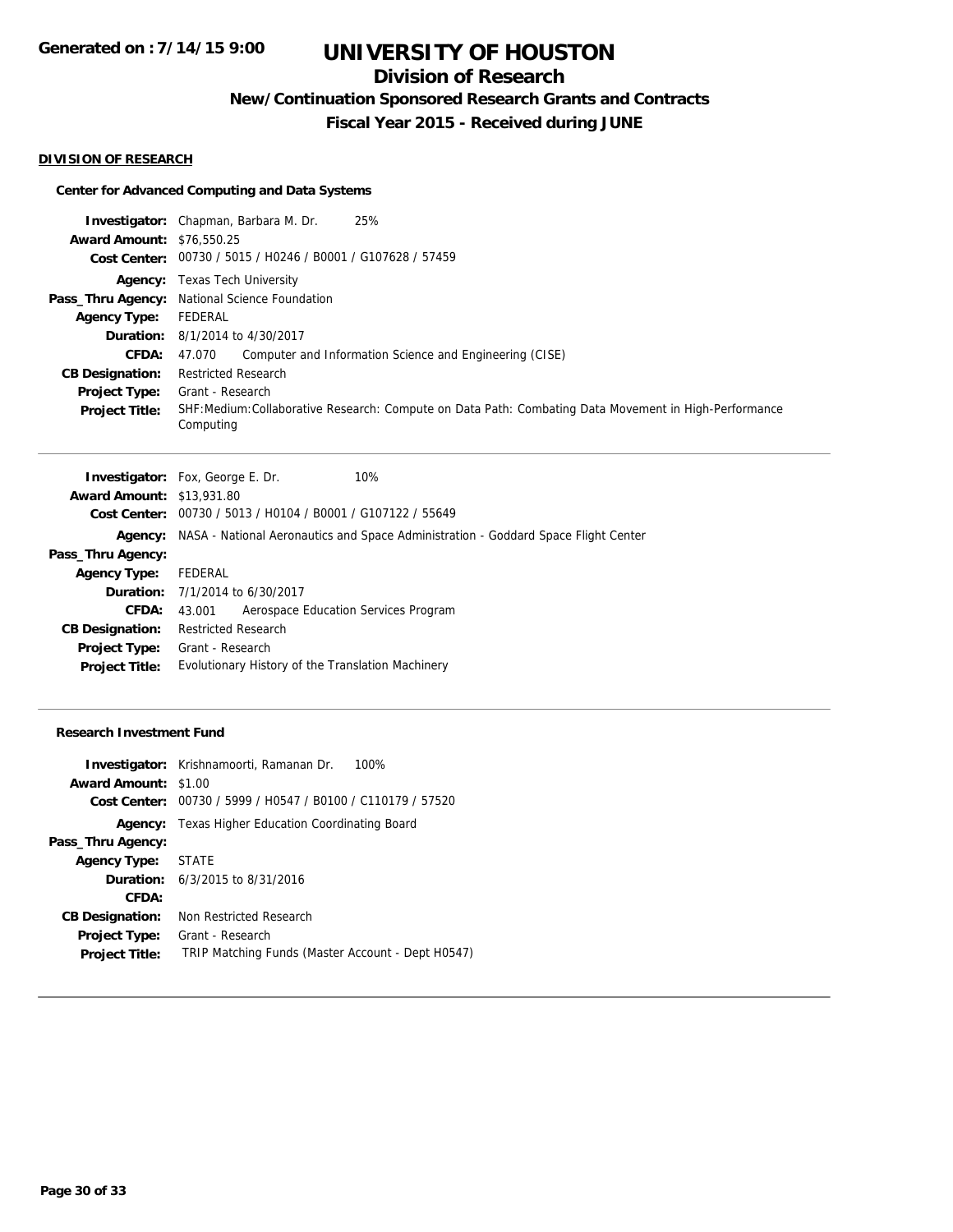# **Division of Research**

**New/Continuation Sponsored Research Grants and Contracts**

**Fiscal Year 2015 - Received during JUNE**

#### **DIVISION OF RESEARCH**

## **TIMES**

|                                   | <b>Investigator:</b> Fletcher, Jack Dr.                     | 100%                                                 |  |
|-----------------------------------|-------------------------------------------------------------|------------------------------------------------------|--|
| <b>Award Amount: \$166,666.75</b> |                                                             |                                                      |  |
|                                   | Cost Center: 00730 / 5999 / H0288 / B0100 / C110146 / 57473 |                                                      |  |
|                                   | <b>Agency:</b> Texas Higher Education Coordinating Board    |                                                      |  |
| Pass_Thru Agency:                 | State of Texas                                              |                                                      |  |
| <b>Agency Type: STATE</b>         |                                                             |                                                      |  |
|                                   | <b>Duration:</b> 3/1/2015 to 8/31/2099                      |                                                      |  |
| CFDA:                             |                                                             |                                                      |  |
| <b>CB Designation:</b>            | Non Restricted Research                                     |                                                      |  |
| <b>Project Type:</b>              | Grant - Research                                            |                                                      |  |
| <b>Project Title:</b>             |                                                             | TRIP MATCH 15 - TIMES - ENTERPRISE PRODUCTS - DUNCAN |  |

|                                  | <b>Investigator:</b> Barr, Christopher Dr.                  | 80%                        |  |
|----------------------------------|-------------------------------------------------------------|----------------------------|--|
| <b>Award Amount: \$86,396.80</b> |                                                             |                            |  |
|                                  | Cost Center: 00730 / 5013 / H0288 / B0001 / G109063 / 56124 |                            |  |
|                                  | <b>Agency:</b> University of Miami                          |                            |  |
|                                  | <b>Pass_Thru Agency:</b> U.S. Department of Education       |                            |  |
| Agency Type: FEDERAL             |                                                             |                            |  |
|                                  | <b>Duration:</b> 9/1/2014 to 2/28/2016                      |                            |  |
| CFDA:                            | 84.324                                                      | Special Education Research |  |
| <b>CB Designation:</b>           | <b>Restricted Research</b>                                  |                            |  |
| Project Type:                    | Grant - Research                                            |                            |  |
| <b>Project Title:</b>            | Reading Achievement Multi-Component Program (RAMP-UP)       |                            |  |

## **GRADUATE COLLEGE OF SOCIAL WORK**

#### **Child & Family for Innovative Research**

| <b>Investigator:</b> Kao, Dennis Dr.                                          | 3% |  |
|-------------------------------------------------------------------------------|----|--|
| <b>Award Amount: \$7,479.87</b>                                               |    |  |
| Cost Center: 00730 / 5013 / H0509 / B0100 / G105861 / 56044                   |    |  |
| National Institute on Drug Abuse<br>Agency:                                   |    |  |
|                                                                               |    |  |
| FEDERAL                                                                       |    |  |
| <b>Duration:</b> 8/1/2014 to 3/31/2016                                        |    |  |
| 93.279 Drug Abuse Research Programs                                           |    |  |
| <b>Restricted Research</b>                                                    |    |  |
| Grant - Research                                                              |    |  |
| University of Houston Drug Abuse Research Development Program II (UHDARDP II) |    |  |
|                                                                               |    |  |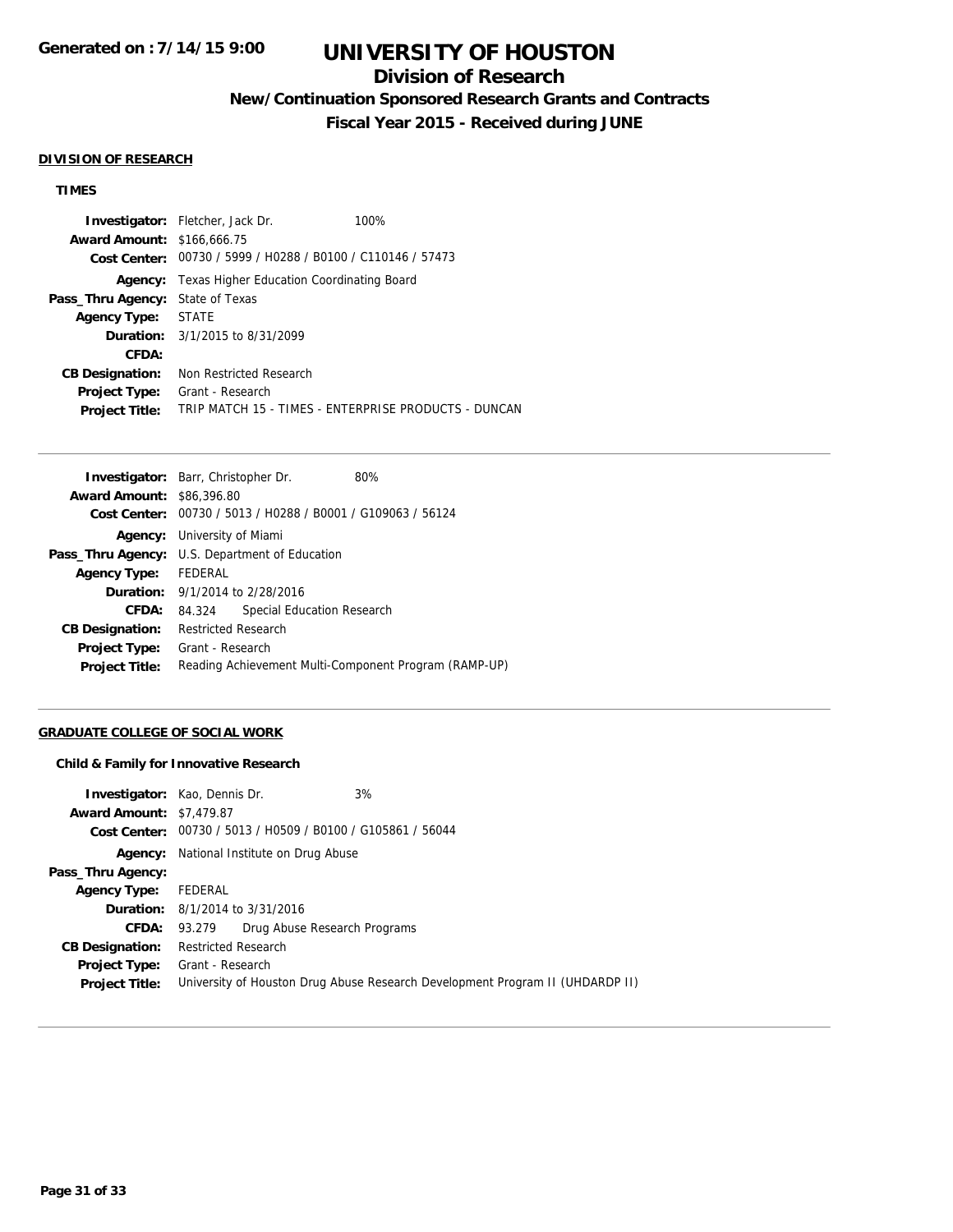**Generated on : 7/14/15 9:00**

# **UNIVERSITY OF HOUSTON**

# **Division of Research**

**New/Continuation Sponsored Research Grants and Contracts**

**Fiscal Year 2015 - Received during JUNE**

#### **GRADUATE COLLEGE OF SOCIAL WORK**

## **Child & Family for Innovative Research**

|                                 | 3%<br><b>Investigator:</b> Torres-Hostos, Luis Dr.                            |  |  |
|---------------------------------|-------------------------------------------------------------------------------|--|--|
| <b>Award Amount: \$7,479.87</b> |                                                                               |  |  |
|                                 | Cost Center: 00730 / 5013 / H0509 / B0100 / G105861 / 56044                   |  |  |
| Agency:                         | National Institute on Drug Abuse                                              |  |  |
| Pass_Thru Agency:               |                                                                               |  |  |
| <b>Agency Type:</b>             | FEDERAL                                                                       |  |  |
|                                 | <b>Duration:</b> 8/1/2014 to 3/31/2016                                        |  |  |
| <b>CFDA:</b>                    | Drug Abuse Research Programs<br>93.279                                        |  |  |
| <b>CB Designation:</b>          | <b>Restricted Research</b>                                                    |  |  |
| <b>Project Type:</b>            | Grant - Research                                                              |  |  |
| <b>Project Title:</b>           | University of Houston Drug Abuse Research Development Program II (UHDARDP II) |  |  |

|                                   | <b>Investigator:</b> Bordnick, Patrick Dr.                                    | 65% |  |
|-----------------------------------|-------------------------------------------------------------------------------|-----|--|
| <b>Award Amount: \$162,063.85</b> |                                                                               |     |  |
| Cost Center:                      | 00730 / 5013 / H0509 / B0100 / G105861 / 56044                                |     |  |
| Agency:                           | National Institute on Drug Abuse                                              |     |  |
| Pass_Thru Agency:                 |                                                                               |     |  |
| <b>Agency Type:</b>               | FEDERAL                                                                       |     |  |
|                                   | <b>Duration:</b> 8/1/2014 to 3/31/2016                                        |     |  |
| CFDA:                             | Drug Abuse Research Programs<br>93.279                                        |     |  |
| <b>CB Designation:</b>            | <b>Restricted Research</b>                                                    |     |  |
| <b>Project Type:</b>              | Grant - Research                                                              |     |  |
| <b>Project Title:</b>             | University of Houston Drug Abuse Research Development Program II (UHDARDP II) |     |  |
|                                   |                                                                               |     |  |